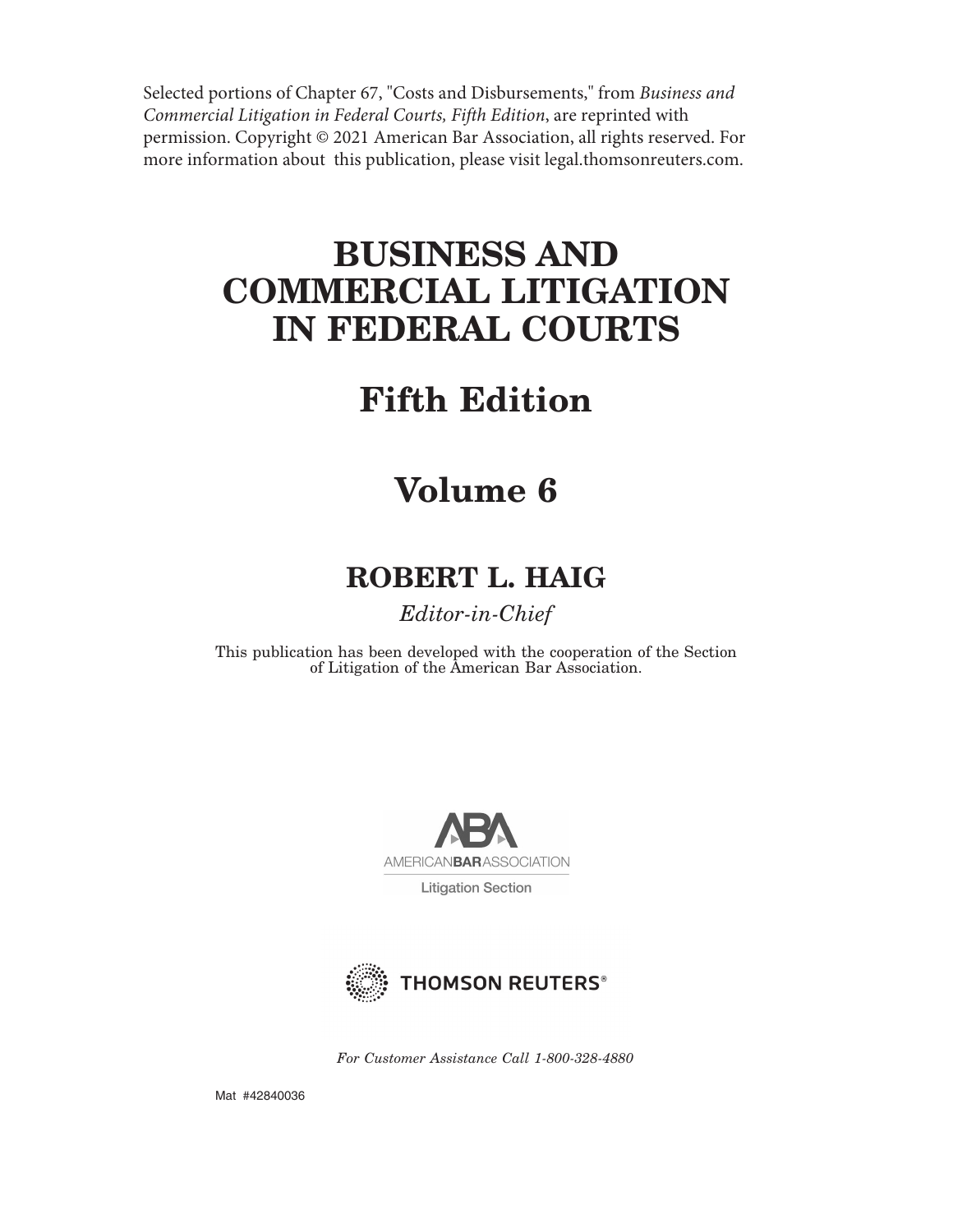Selected portions of Chapter 67, "Costs and Disbursements," from *Business and Commercial Litigation in Federal Courts, Fifth Edition*, are reprinted with permission. Copyright © 2021 American Bar Association, all rights reserved. For more information about this publication, please visit legal.thomsonreuters.com.

# Chapter 67

# **Costs and Disbursements**

*by Vincent J. Hess***\***

# **I. INTRODUCTION**

- § 67:1 Scope note
- § 67:2 Preliminary considerations and strategy

# **II. LAW AND PROCEDURE**

- A. BASIC PRINCIPLES IN SEEKING RECOVERY OF COSTS AND DISBURSEMENTS
- § 67:3 Applicable statutory and rule provisions
- § 67:4 Prevailing party
- § 67:5 Necessary for use in the case
- § 67:6 Offer of judgment

# B. COSTS AT COMMENCEMENT OF THE PROCEEDING

- § 67:7 Initial filing fees
- § 67:8 Rules regarding posting security for costs
- § 67:9 Proceeding in forma pauperis
- § 67:10 Failure to waive service

# C. COSTS FOR WHICH RECOVERY MAY BE SOUGHT

- § 67:11 Necessity to seek prior approval of the court or agreement of the parties
- § 67:12 Types of costs
- § 67:13 —Demonstrative evidence
- § 67:14 —Witness fees and expenses
- § 67:15 —Expert witness fees
- § 67:16 —Deposition transcript
- § 67:17 —Trial transcripts and daily copy

**<sup>\*</sup>**The author recognizes the original author of this chapter, the late John H. McElhaney, whose vision still guides this chapter.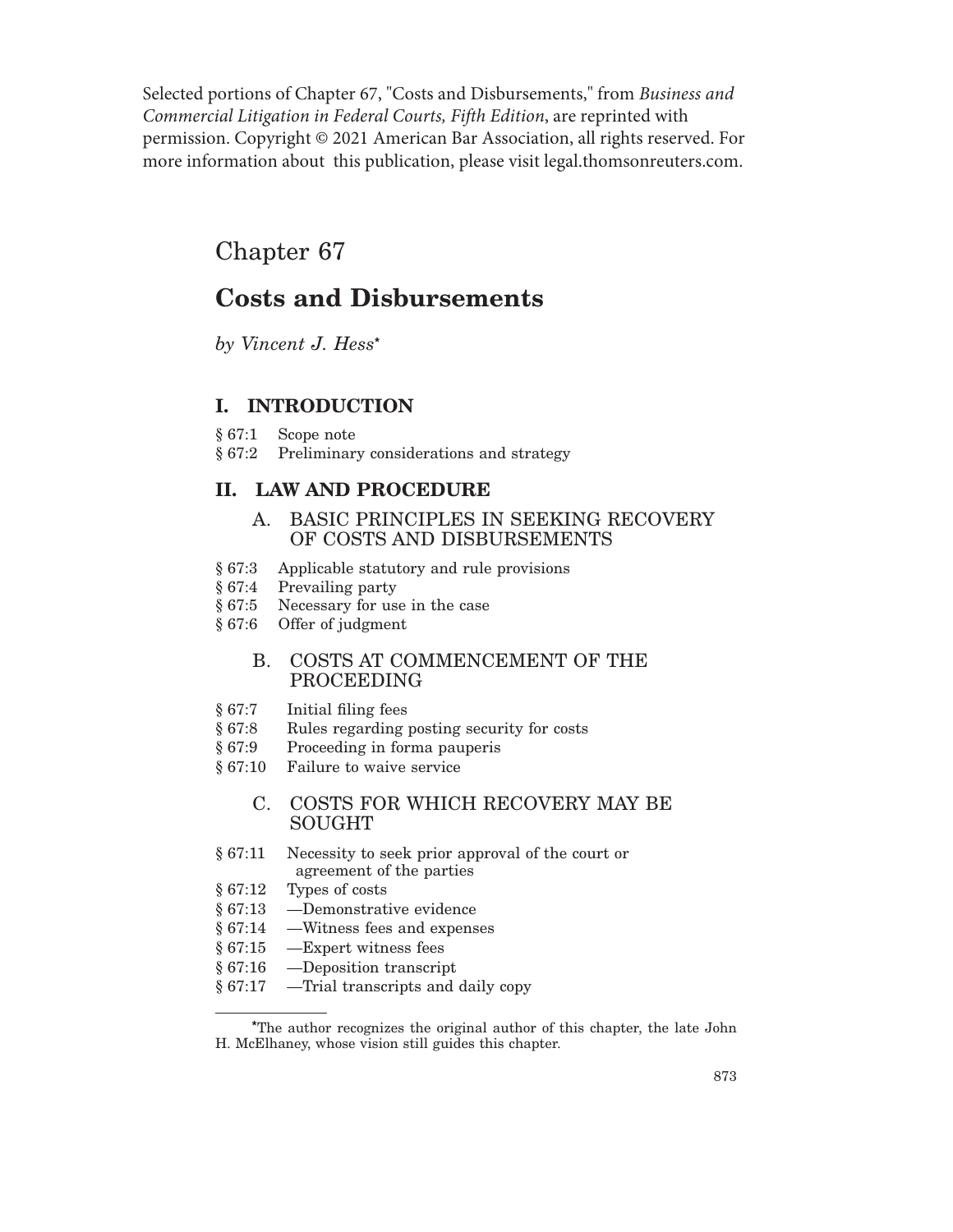#### BUSINESS AND COMMERCIAL LITIGATION 5TH

- § 67:18 —Videotape deposition
- § 67:19 —Photocopies
- § 67:20 —Printing
- § 67:21 —Interpreters
- § 67:22 —Computerized research, litigation support, e-discovery
- § 67:23 —Class action costs
- § 67:24 —Fees of the clerk and marshal
- § 67:25 —Other costs

## D. COURT AWARDING OF COSTS

- § 67:26 Procedure for filing verified bill of costs
- § 67:27 Grounds for opposition to, and denial of, costs sought
- § 67:28 Apportionment of costs among the parties
- § 67:29 Settlement
- § 67:30 Dismissal
- § 67:31 Who may be held liable for costs
- § 67:32 Finality of judgment where award of costs is still pending
- § 67:33 Standard of review upon appeal

# E. COSTS ON APPEAL

- § 67:34 Proceedings in courts of appeals
- § 67:35 —Printing or copying of briefs and appendices
- § 67:36 —Costs to be taxed in federal district court
- § 67:37 —Supersedeas bond and letter of credit
- § 67:38 —Attorney's fees
- § 67:39 —Bill of costs and proceedings thereon
- § 67:40 —Bases for opposing costs sought
- § 67:41 —Award of costs regarding frivolous appeal
- § 67:42 Proceedings in United States Supreme Court

## **III. PRACTICE AIDS**

- § 67:43 Practice checklists
- § 67:44 Form—Standard bill of costs form, United States District Court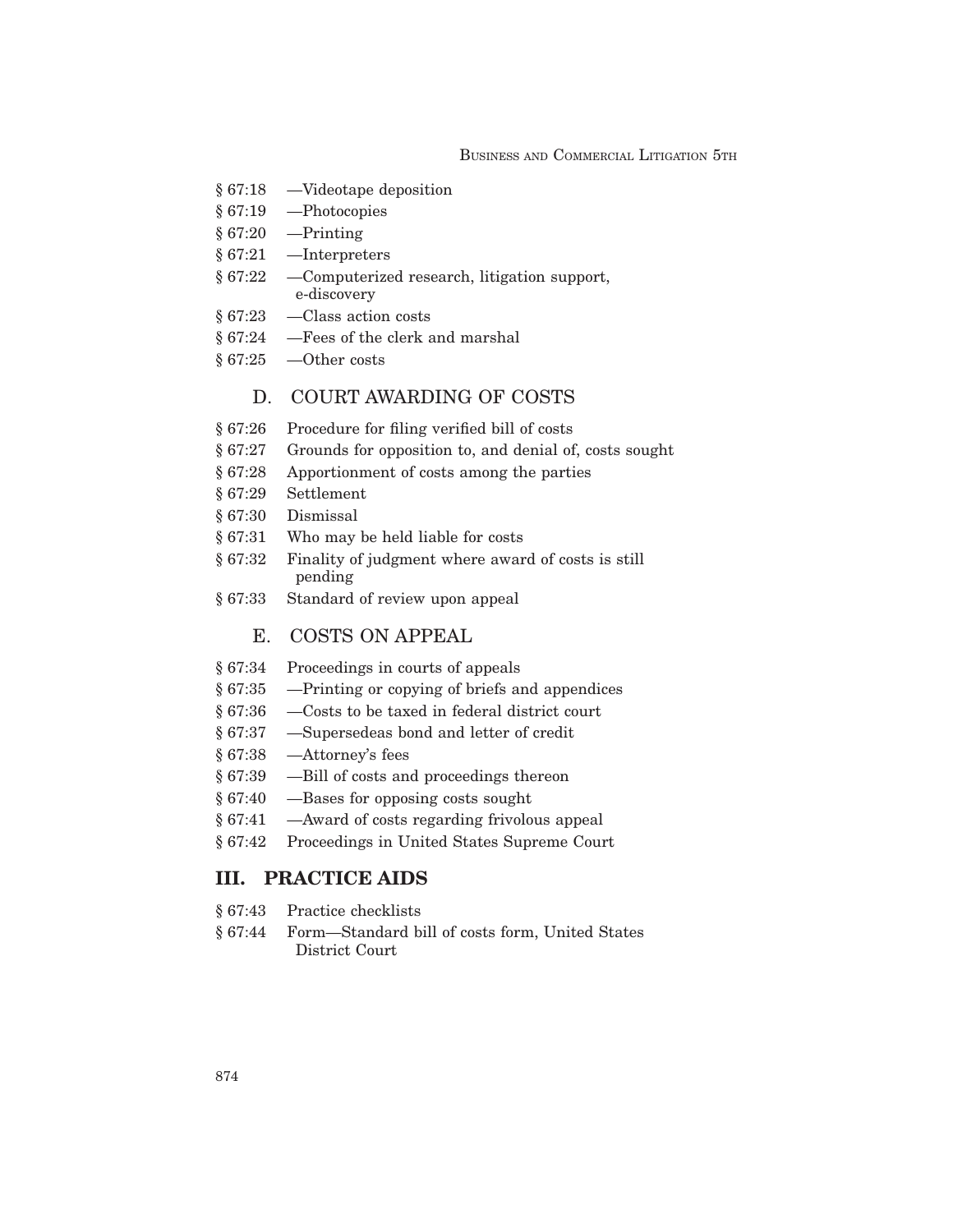**KeyCite<sup>®</sup>:** Cases and other legal materials listed in KeyCite Scope can be researched through the KeyCite service on Westlaw®. Use KeyCite to check citations for form, parallel references, prior and later history, and comprehensive citator information, including citations to other decisions and secondary materials.

## **I. INTRODUCTION**

#### **§ 67:1 Scope note**

This chapter offers an overview of the law relating to the taxation of costs in federal court and, from a practical perspective, can be used as a starting point to address basic questions such as whether a particular cost or type of cost is taxable and under what circumstances. The organization, as well as the content, is designed to provide the practitioner with accessible answers to questions confronted in day-to-day practice. The chapter discusses preliminary considerations and strategy relating to costs, in particular, decisions to be made before filing suit or in the early stages of the litigation. Although "costs" is a commonly used term whose definition seems apparent, it has a more precise and limited meaning in the context of this chapter. The chapter provides an analysis of the laws that allow taxation of costs and the basic principles that apply in interpreting those laws. It describes costs at the commencement of the proceeding,**<sup>1</sup>** describes the types of costs that may be taxable,**<sup>2</sup>** and also addresses the practical issues counsel will face when trying to obtain or contest court costs.**<sup>3</sup>** The chapter also deals with cost taxing under an offer of judgment,**<sup>4</sup>** which allows a defendant to try to shift the costs of suit to the plaintiff. Also included is a discussion of costs issues that can arise litigating in the United States courts of appeals**<sup>5</sup>** and the Supreme Court.**<sup>6</sup>** The chapter concludes with practice checklists**<sup>7</sup>** and a copy of the standard Bill of Costs form used in United States district courts.**<sup>8</sup>**

#### **§ 67:2 Preliminary considerations and strategy**

Taxation of costs of court is not likely to be the driving force

#### **[Section 67:1]**

 See §§ 67:3 to 67:5. See §§ 67:7 to 67:10. See §§ 67:12 to 67:25. See §§ 67:26 to 67:33. See § 67:6. See §§ 67:34 to 67:41. See § 67:42. See § 67:43.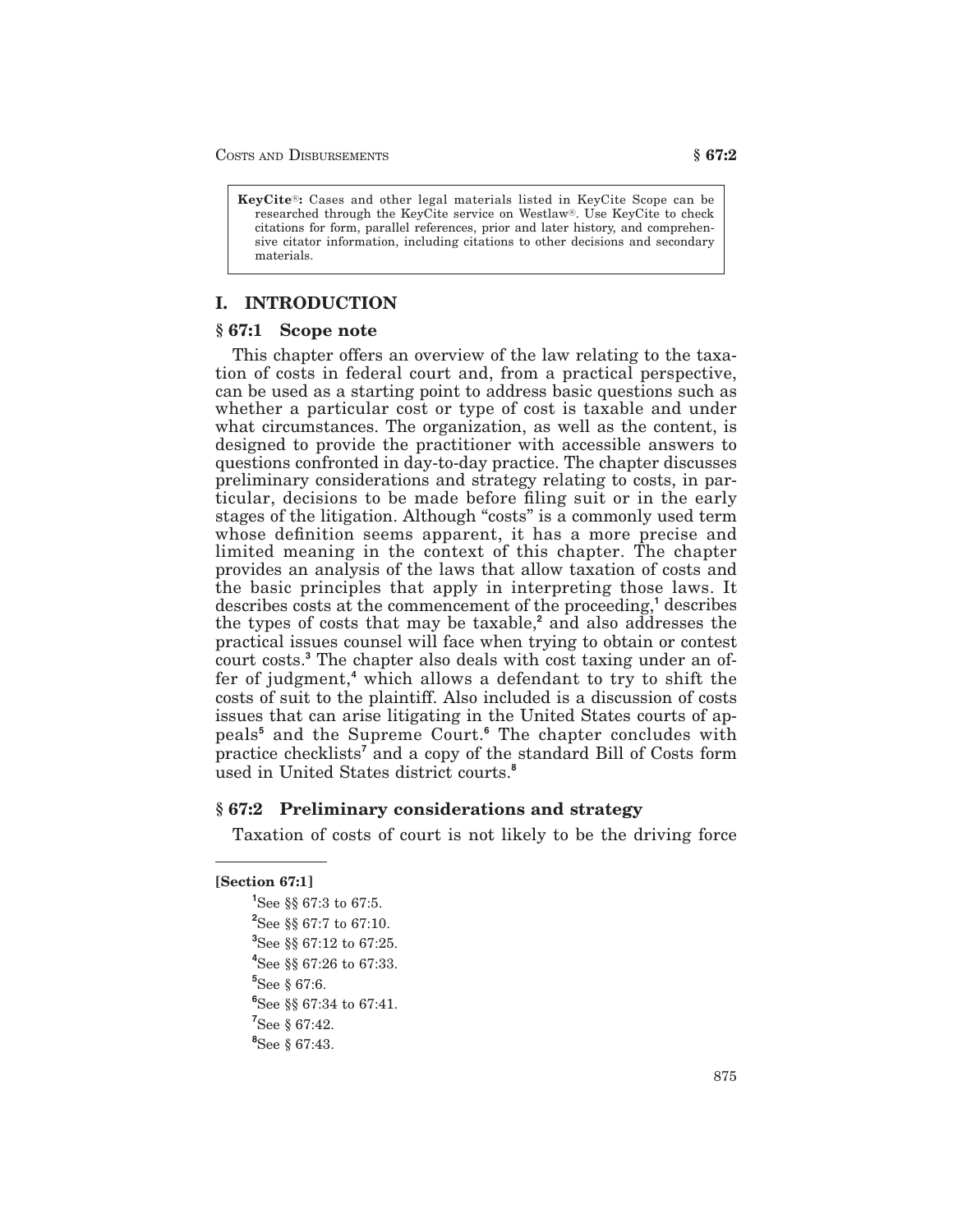behind the practitioner's decision making during litigation. However, at some point the dust will settle and you will need to contemplate how to recoup some of the fees and expenses your client has incurred to obtain success. Instead, you might be in the position of deciding whether to contest costs your adversary is trying to tax against you.

While the court cost tail will not ordinarily wag the lawsuit dog, some early planning, followed by renewed attention as the case progresses, can improve the result achieved for your client. For instance, keeping specific track of the copying costs as they are incurred over a number of years during which a lawsuit may be pending can preserve and supply the information needed to make a cost recovery. Without this planning, accompanied by keeping contemporaneous records, it may not be possible, at the conclusion of a lengthy case, to reconstruct the data needed to prove how many copies were made for recoverable or for nonrecoverable purposes.

When a court is willing to address the matter, seeking preapproval from the court can sometimes provide guidance as to the court's probable willingness to allow taxation of an item. In some cases preapproval may even be considered by the court to be a prerequisite to successful taxation of some cost items.**<sup>1</sup>**

Finally, common-sense agreements, such as sharing the expenses to bring a distant witness to a central location where counsel are located, might save money and might even eliminate the need for subsequent litigation as to whether travel expenses of the lawyers or the witness are recoverable. Moreover, in light of recent court rulings that have denied taxation of significant portions of e-discovery costs, you should consider at the outset of the lawsuit potential agreement with your adversary concerning the scope of e-discovery and cost-sharing arrangements.**<sup>2</sup>**

#### **II. LAW AND PROCEDURE**

## **A. BASIC PRINCIPLES IN SEEKING RECOVERY OF COSTS AND DISBURSEMENTS**

### **§ 67:3 Applicable statutory and rule provisions**

Costs of litigation, including attorney's fees, have long been

**<sup>[</sup>Section 67:2]**

**<sup>1</sup>** As to preapproval, see §§ 67:11, 67:12.

**<sup>2</sup>** See, e.g., Country Vintner of North Carolina, LLC v. E. & J. Gallo Winery, Inc., 718 F.3d 249, 261 n.20 (4th Cir. 2013). As to taxation of e-discovery costs, see § 67:22.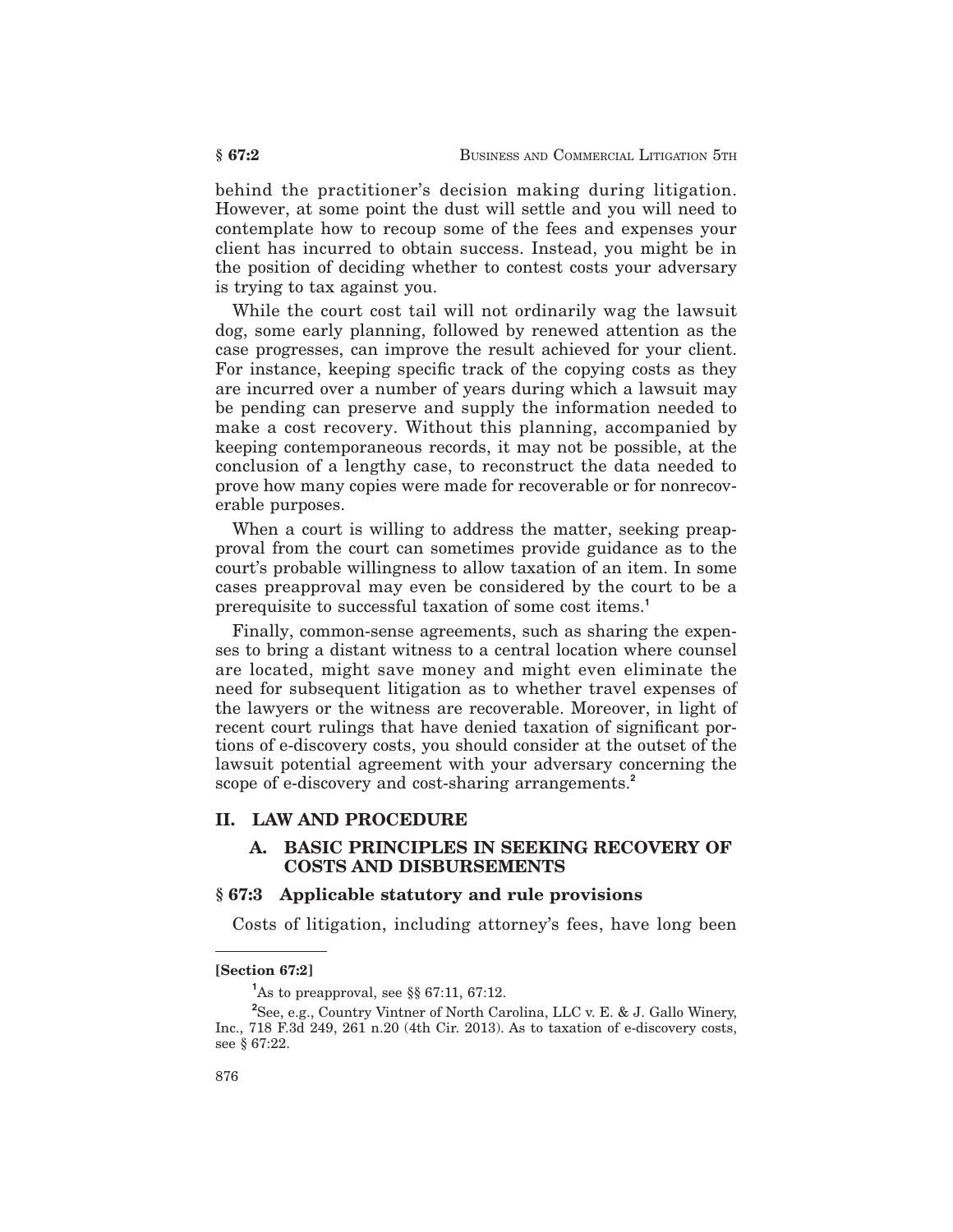awardable in federal court.**<sup>1</sup>** Since 1853, however, recoverable fees and costs have been regulated by federal statute, and the "American rule," that each party to a lawsuit bears its own attorney's fees, has become firmly entrenched.**<sup>2</sup>** Currently, Fed. R. Civ. P. 54(d)(1) provides that "costs—other than attorney's fees should be allowed to the prevailing party," and 28 U.S.C.A. § 1920, governing the taxation of costs, provides for the general limitations on allowable costs.**<sup>3</sup>** 28 U.S.C.A. § 1821 governs witness fees.**<sup>4</sup>** Fed. R. Civ. P. 54(d)(1) is the basic rule providing for taxation of costs.

District courts possess wide discretion to allow or disallow

#### **[Section 67:3]**

**1** See generally Alyeska Pipeline Service Co. v. Wilderness Society, 421 U.S. 240, 95 S. Ct. 1612, 44 L. Ed. 2d 141, 7 Env't. Rep. Cas. (BNA) 1849, 10 Fair Empl. Prac. Cas. (BNA) 826, 11 Empl. Prac. Dec. (CCH) P 10842, 5 Envtl. L. Rep. 20286 (1975). See also Marx v. General Revenue Corp., 568 U.S. 371, 133 S. Ct. 1166, 1172, 185 L. Ed. 2d 242, 84 Fed. R. Serv. 3d 1486 (2013) (the Federal rule "codifies a venerable presumption that prevailing parties are entitled to costs"); Taniguchi v. Kan Pacific Saipan, Ltd., 566 U.S. 560, 132 S. Ct. 1997, 2001, 182 L. Ed. 2d 903 (2012).

<sup>2</sup>The Supreme Court has reiterated that the term "costs" in the general federal statutes for costs does not include attorney's fees. Peter v. Nantkwest, Inc., 140 S. Ct. 365, 373, 205 L. Ed. 2d 304 (2019). The Supreme Court has summarized the history of the federal statutory scheme and the Court's recent decisions interpreting the statutory scheme. Rimini Street, Inc. v. Oracle USA, Inc., 139 S. Ct. 873, 877–79, 203 L. Ed. 2d 180 (2019). See Crawford Fitting Co. v. J. T. Gibbons, Inc., 482 U.S. 437, 440, 107 S. Ct. 2494, 2496, 96 L. Ed. 2d 385, 43 Fair Empl. Prac. Cas. (BNA) 1775, 43 Empl. Prac. Dec. (CCH) P 37102, 1987-1 Trade Cas. (CCH) ¶ 67596, 7 Fed. R. Serv. 3d 1161 (1987) (discussing the 1853 Fee Act, in which Congress "comprehensively regulated fees and the taxation of fees as costs in the federal courts"). See generally Alyeska Pipeline Service Co. v. Wilderness Society, 421 U.S. 240, 95 S. Ct. 1612, 44 L. Ed. 2d 141, 7 Env't. Rep. Cas. (BNA) 1849, 10 Fair Empl. Prac. Cas. (BNA) 826, 11 Empl. Prac. Dec. (CCH) P 10842, 5 Envtl. L. Rep. 20286 (1975). It is clear from the plain language of the rule that Fed. R. Civ. P. 54(d) does not provide for reimbursement of attorney's fees. Such fees, if recoverable, must be sought under other authority. See Runyon v. McCrary, 427 U.S. 160, 185–186, 96 S. Ct. 2586, 2601–2602, 49 L. Ed. 2d 415 (1976) (under the American rule, attorney's fees are not recoverable absent explicit congressional authorization); Chapter 66, "Court-Awarded Attorney's Fees" (§§ 66:1 et seq.).

**3** A separate provision in Rule 54 governs nontaxable expenses that are sought along with an award of attorney's fees. Fed. R. Civ. P. 54(d)(2). See Ray Haluch Gravel Co. v. Central Pension Fund of Intern. Union of Operating Engineers and Participating Employers, 571 U.S. 177, 134 S. Ct. 773, 187 L. Ed. 2d 669, 198 L.R.R.M. (BNA) 2129, 87 Fed. R. Serv. 3d 1079 (2014).

**4** Crawford Fitting Co. v. J. T. Gibbons, Inc., 482 U.S. 437, 107 S. Ct. 2494, 96 L. Ed. 2d 385, 43 Fair Empl. Prac. Cas. (BNA) 1775, 43 Empl. Prac. Dec. (CCH) P 37102, 1987-1 Trade Cas. (CCH) ¶ 67596, 7 Fed. R. Serv. 3d 1161 (1987).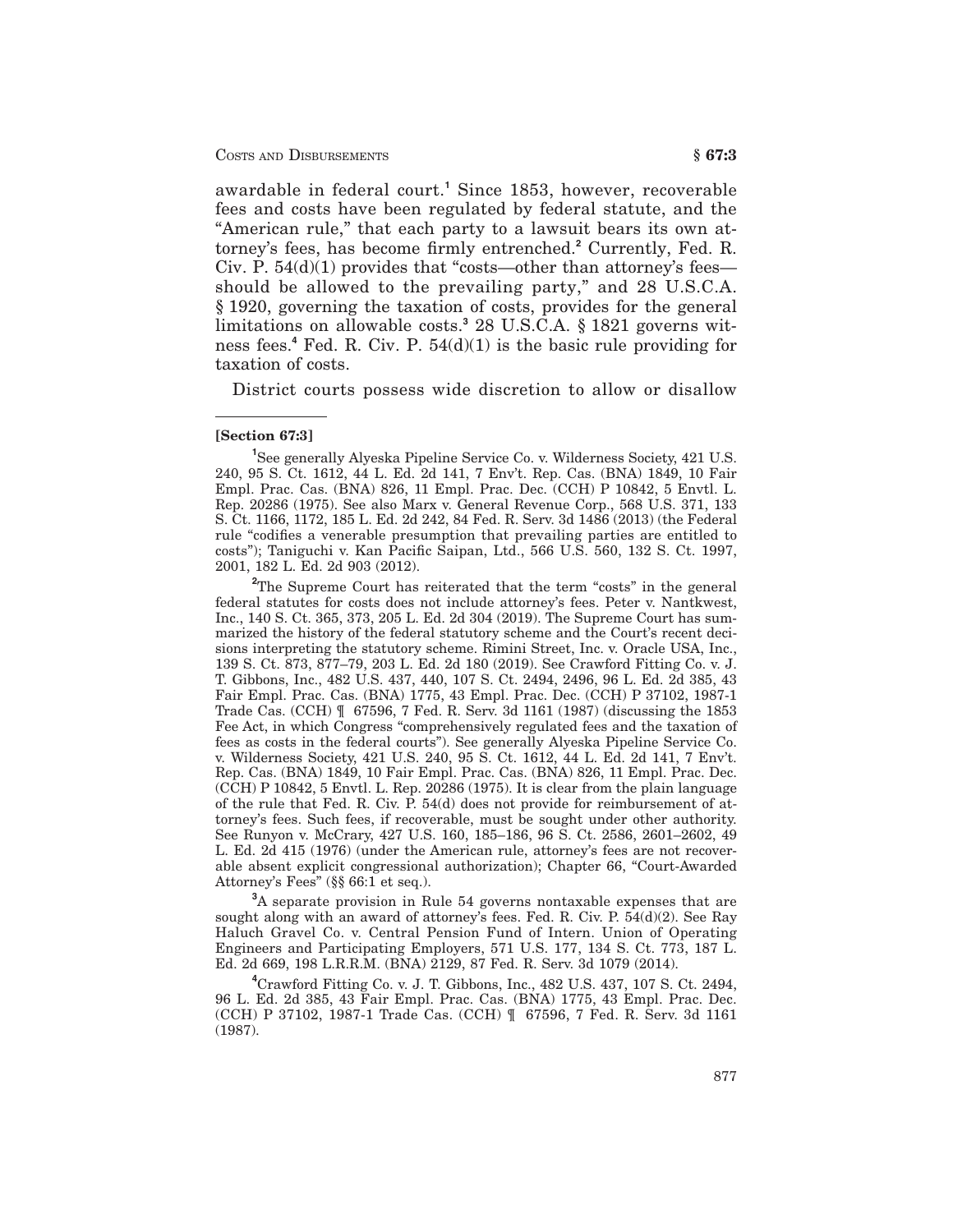those costs that are eligible to be taxed.**<sup>5</sup>** However, an important 1987 decision of the Supreme Court, *Crawford Fitting Co. v. J.T. Gibbons, Inc.,***<sup>6</sup>** decided that the discretion of the district courts to tax costs does not extend to deciding what categories of costs are eligible to be taxed. Instead, the discretionary authority of the district court and of the federal appellate courts is limited to consideration of only those categories of costs expressly enumerated in 28 U.S.C.A. § 1920, and they may not exercise discretion to allow other costs. The discretion that exists under Fed. R. Civ. P. 54(d) "is solely a power to decline to tax, as costs, the items enumerated in § 1920."**<sup>7</sup>** Accordingly, district judges do not have unrestrained discretion to tax costs for every expense the prevail-

**6** Crawford Fitting Co. v. J. T. Gibbons, Inc., 482 U.S. 437, 107 S. Ct. 2494, 96 L. Ed. 2d 385, 43 Fair Empl. Prac. Cas. (BNA) 1775, 43 Empl. Prac. Dec. (CCH) P 37102, 1987-1 Trade Cas. (CCH) ¶ 67596, 7 Fed. R. Serv. 3d 1161 (1987).

**<sup>5</sup>** Marx v. General Revenue Corp., 568 U.S. 371, 133 S. Ct. 1166, 1172, 185 L. Ed. 2d 242, 84 Fed. R. Serv. 3d 1486 (2013) ("the decision whether to award costs ultimately lies within the sound discretion of the district court"). See, e.g., Estate of Hevia v. Portrio Corp., 602 F.3d 34, 46, 94 U.S.P.Q.2d 1501 (1st Cir. 2010); Jack Russell Terrier Network of Northern Ca. v. American Kennel Club, Inc., 407 F.3d 1027, 1038, 74 U.S.P.Q.2d 1922, 2005-1 Trade Cas. (CCH) ¶ 74790 (9th Cir. 2005); Camacho v. Vertical Reality Inc., 210 Fed. Appx. 985, 986 (11th Cir. 2006); Pacheco v. Mineta, 448 F.3d 783, 793–94, 98 Fair Empl. Prac. Cas. (BNA) 10, 87 Empl. Prac. Dec. (CCH) P 42362 (5th Cir. 2006); LoSacco v. City of Middletown, 71 F.3d 88, 33 Fed. R. Serv. 3d 1168 (2d Cir. 1995); Finchum v. Ford Motor Co., 57 F.3d 526, 42 Fed. R. Evid. Serv. 331, 32 Fed. R. Serv. 3d 340 (7th Cir. 1995); McGill v. Faulkner, 18 F.3d 456, 28 Fed. R. Serv. 3d 980 (7th Cir. 1994) (power to award costs to prevailing party is within the sound discretion of the district court); First Commonwealth Corp. v. Hibernia Nat. Bank of New Orleans, 891 F. Supp. 290 (E.D. La. 1995), judgment amended on other grounds, 896 F. Supp. 634 (E.D. La. 1995) and aff'd, 85 F.3d 622 (5th Cir. 1996) (award of costs is within discretion of the trial court).

**<sup>7</sup>** Crawford Fitting Co. v. J. T. Gibbons, Inc., 482 U.S. 437, 442, 107 S. Ct. 2494, 2497, 96 L. Ed. 2d 385, 43 Fair Empl. Prac. Cas. (BNA) 1775, 43 Empl. Prac. Dec. (CCH) P 37102, 1987-1 Trade Cas. (CCH) ¶ 67596, 7 Fed. R. Serv. 3d 1161 (1987); In re Two Appeals Arising Out of San Juan Dupont Plaza Hotel Fire Litigation, 994 F.2d 956, 962, 25 Fed. R. Serv. 3d 1185 (1st Cir. 1993). See also Jane L. v. Bangerter, 61 F.3d 1505, 1517 (10th Cir. 1995) ("only those items listed under section 1920 may be awarded as costs"); Herold v. Hajoca Corp., 864 F.2d 317, 323, 48 Fair Empl. Prac. Cas. (BNA) 972, 48 Empl. Prac. Dec. (CCH) P 38527 (4th Cir. 1988) ("Rule 54(d) does not provide authority to tax as costs those expenses not enumerated in 1920"); Goodwall Const. Co. v. Beers Const. Co., 824 F. Supp. 1044, 1063, 26 U.S.P.Q.2d 1401 (N.D. Ga. 1992), aff'd and remanded, 991 F.2d 751, 26 U.S.P.Q.2d 1420 (Fed. Cir. 1993) ("[a]bsent explicit statutory authorization federal courts are limited to the express provisions of § 1920 permitting the taxing of costs"); Corsair Asset Management, Inc. v. Moskovitz, 142 F.R.D. 347, 351 (N.D. Ga. 1992) ("in order for a claimed expense to be reimbursed, the expense must be encompassed by § 1920 or some other specific statute").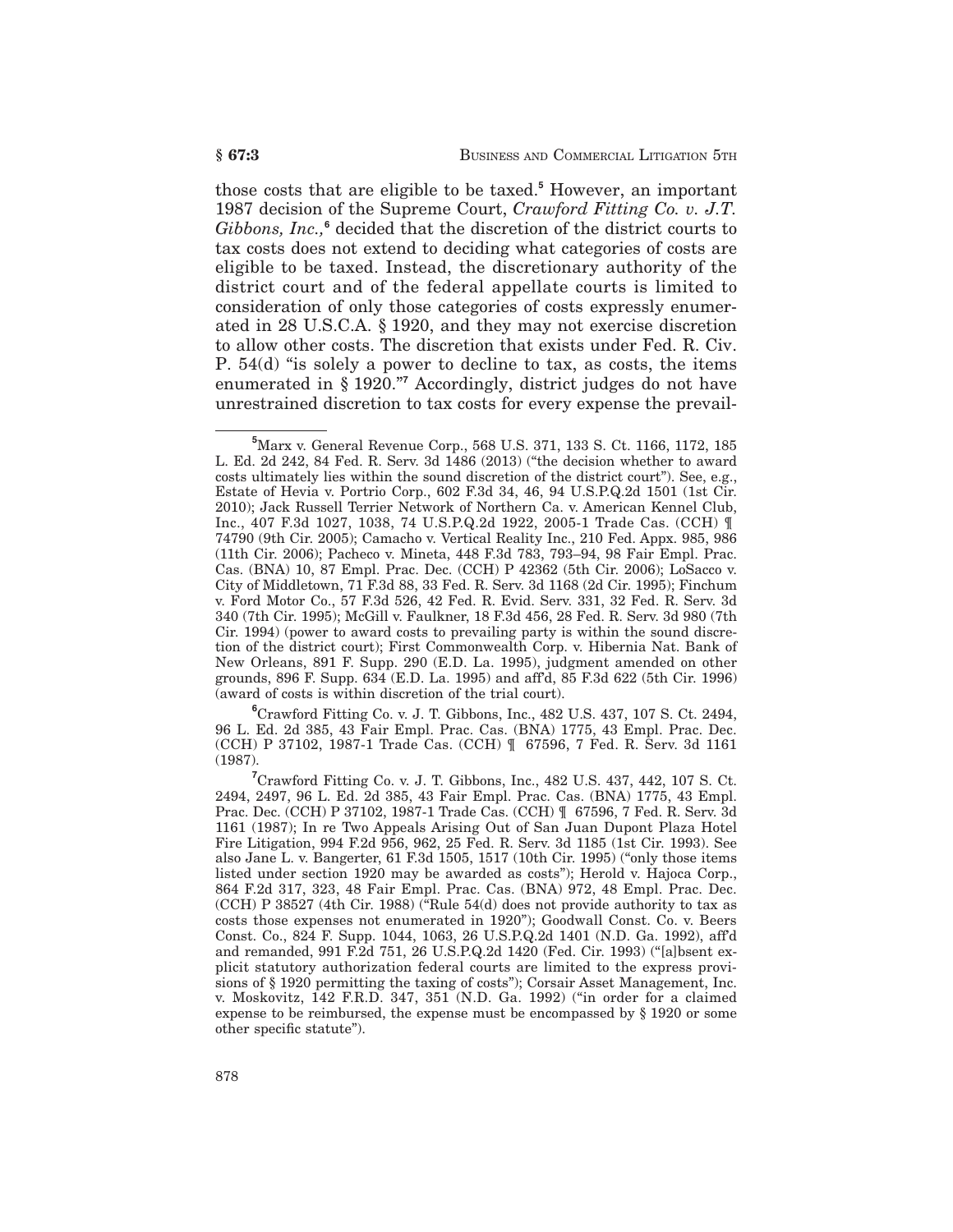ing litigant has incurred in the litigation.**<sup>8</sup>** The *Crawford Fitting* decision must be considered in evaluating the precedential value of all prior decisions as well as the vitality of pre-*Crawford Fitting* literature.**<sup>9</sup>** The Supreme Court has emphasized the limited recovery available under Fed. R. Civ. P.  $54(d)(1)$ , referring to taxable costs as "relatively minor, incidental expenses" that "are modest in scope" and that constitute "a fraction of the nontaxable expenses borne by litigants for attorneys, experts, consultants, and investigators."**<sup>10</sup>**

28 U.S.C.A. § 1920 lists six costs that the courts have discretion to tax. In the words of the statute, Section 1920 provides discretion to allow:

(1) Fees of the clerk and marshal;

(2) Fees for printed or electronically recorded transcripts necessarily obtained for use in the case;

(3) Fees and disbursements for printing and witnesses;

(4) Fees for exemplification and the costs of making copies of any materials where the copies are necessarily obtained for use in the case;

(5) Docket fees under Section 1923 of this title;

(6) Compensation of court appointed experts, compensation

**9** See, e.g., the excellent and comprehensive article, Bartel, Taxation of Costs and Awards of Expenses in Federal Courts, 101 F.R.D. 553 (1984). Noting the uncertainty existing as of the date of that article, the author prophetically observed that "[a] more logical conclusion would be to give effect to § 1920 by looking to the statute as the exclusive means of recovering the basic categories of costs listed in it." Bartel, Taxation of Costs and Awards of Expenses in Federal Courts, 101 F.R.D. 553, 596 (1984). A court opinion that addresses numerous issues pertaining to costs is Burton v. R.J. Reynolds Tobacco Co., 395 F. Supp. 2d 1065 (D. Kan. 2005).

**<sup>10</sup>**Taniguchi v. Kan Pacific Saipan, Ltd., 566 U.S. 560, 132 S. Ct. 1997, 2006, 182 L. Ed. 2d 903 (2012). Accord Country Vintner of North Carolina, LLC v. E. & J. Gallo Winery, Inc., 718 F.3d 249, 261 (4th Cir. 2013) ("That Gallo will recover only a fraction of its litigation costs under our approach does not establish that our reading of the statute is too grudging . . ..").

**<sup>8</sup>** Rimini Street, Inc. v. Oracle USA, Inc., 139 S. Ct. 873, 877, 203 L. Ed. 2d 180 (2019). See, e.g., Reger v. The Nemours Foundation, Inc., 599 F.3d 285, 288 (3d Cir. 2010) (reimbursable costs are limited to those enumerated in § 1920); Brisco-Wade v. Carnahan, 297 F.3d 781, 782 (8th Cir. 2002); Arcadian Fertilizer, L.P. v. MPW Indus. Services, Inc., 249 F.3d 1293, 1296, 49 Fed. R. Serv. 3d 774 (11th Cir. 2001); Johnson v. Pacific Lighting Land Co., 878 F.2d 297, 298, 13 Fed. R. Serv. 3d 1469 (9th Cir. 1989) (citing Crawford Fitting); Berryman v. Hofbauer, 161 F.R.D. 341, 344 (E.D. Mich. 1995) (district court must exercise discretion and allow the taxation of those costs for materials which were necessarily obtained for use in the case and which were reasonable). See generally Farmer v. Arabian Am. Oil Co., 379 U.S. 227, 85 S. Ct. 411, 13 L. Ed. 2d 248, 9 Fed. R. Serv. 2d 45E.14, Case 1 (1964) (disapproved of by, Crawford Fitting Co. v. J. T. Gibbons, Inc., 482 U.S. 437, 107 S. Ct. 2494, 96 L. Ed. 2d 385, 43 Fair Empl. Prac. Cas. (BNA) 1775, 43 Empl. Prac. Dec. (CCH) P 37102, 1987-1 Trade Cas. (CCH) ¶ 67596, 7 Fed. R. Serv. 3d 1161 (1987)).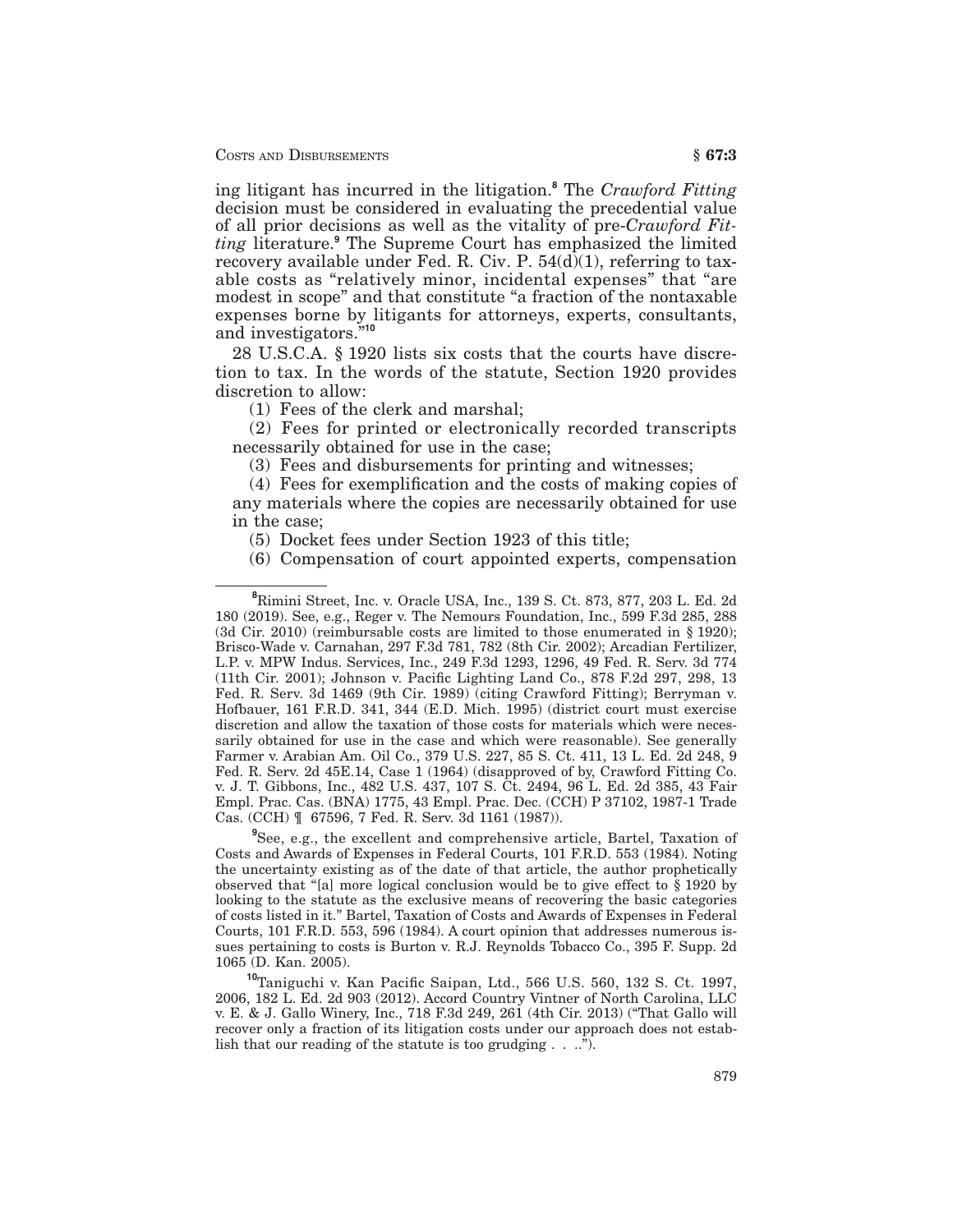of interpreters, and salaries, fees, expenses, and costs of special interpretation services under Section 1828 of this title.**<sup>11</sup>**

A considerable number of substantive federal statutes, in a variety of fields, contain specific fee-shifting provisions, usually allowing for attorney's fees and costs to a prevailing plaintiff.**<sup>12</sup>** Among the better known subjects of business litigation that statutorily grant attorney's fees and costs are the antitrust laws**<sup>13</sup>** and civil RICO.**<sup>14</sup>** Other more-or-less familiar statutes allow for imposition of attorney's fees at the discretion of the court, such as ERISA,**<sup>15</sup>** certain provisions of the securities laws,**<sup>16</sup>** and the copyright laws,**<sup>17</sup>** or upon a finding of, for example, bad faith or similar ill-motive, such as in the case of trademark infringement.<sup>18</sup> Numerous other federal statutes, however, also contain fee-

**<sup>13</sup>**15 U.S.C.A. § 15. See Chapter 87, "Antitrust" (§§ 87:1 et seq.).

**<sup>14</sup>**18 U.S.C.A. § 1964. See Chapter 126, "RICO" (§§ 126:1 et seq.).

**<sup>15</sup>**29 U.S.C.A. § 1132. See Chapter 124, "ERISA" (§§ 124:1 et seq.).

**<sup>16</sup>**17 U.S.C.A. § 505. See Chapter 88, "Securities" (§§ 88:1 et seq.).

**<sup>17</sup>**E.g., 15 U.S.C.A. §§ 78i and 78r. See Twentieth Century Fox Film Corp. v. Entertainment Distributing, 429 F.3d 869, 885, 76 U.S.P.Q.2d 1797 (9th Cir. 2005) (full costs allowable under copyright statute include costs that are not taxable under section 1920; noting circuit split). The phrase "full costs" in the copyright statute does not expand the types of costs that are taxable under Section 1920. Rimini Street, Inc. v. Oracle USA, Inc., 139 S. Ct. 873, 203 L. Ed. 2d 180 (2019). See Chapter 118, "Copyright" (§§ 118:1 et seq.).

**<sup>18</sup>**15 U.S.C.A. § 1117; e.g., Bittner v. Sadoff & Rudoy Industries, 728 F.2d 820, 5 Employee Benefits Cas. (BNA) 2670, 38 Fed. R. Serv. 2d 962 (7th Cir. 1984) (overruled on other grounds by, McCarter v. Retirement Plan For Dist. Managers of American Family Ins. Group, 540 F.3d 649, 44 Employee Benefits Cas. (BNA) 2313, 102 A.F.T.R.2d 2008-6177 (7th Cir. 2008)). See Chapter 117, "Trademark" (§§ 117:1 et seq.).

**<sup>11</sup>**In interpreting the categories of costs set forth in § 1920, the U.S. Supreme Court has emphasized that an undefined term in the statute should be given its "ordinary meaning," which can be determined from dictionaries in use when Congress enacted the statute, with attention paid to the statutory context. Taniguchi v. Kan Pacific Saipan, Ltd., 566 U.S. 560, 132 S. Ct. 1997, 2002–04, 182 L. Ed. 2d 903 (2012).

<sup>&</sup>lt;sup>12</sup>The Supreme Court has rejected an argument that any statute which specifically provides for costs displaces Fed. R. Civ. P.  $54(d)(1)$ ; instead, the Court decided that a statute must limit the discretion to award costs under the rule in order to displace the rule. Marx v. General Revenue Corp., 568 U.S. 371, 133 S. Ct. 1166, 1173–74, 185 L. Ed. 2d 242, 84 Fed. R. Serv. 3d 1486 (2013). See, e.g., Lochridge v. Lindsey Management Co., Inc., 824 F.3d 780, 782–83, 26 Wage & Hour Cas. 2d (BNA) 793, 166 Lab. Cas. (CCH) P 36447 (8th Cir. 2016) (Fair Labor Standards Act, by expressly allowing award of costs to prevailing plaintiff, does not preclude award of costs to prevailing defendant under Rule 54). See Chapter 66, "Court-Awarded Attorney's Fees" (§§ 66:1 et seq.). "If, for particular kinds of cases, Congress wants to authorize awards of expenses beyond the six categories specified in the general costs statute, Congress may do so." Rimini Street, Inc. v. Oracle USA, Inc., 139 S. Ct. 873, 877, 203 L. Ed. 2d 180 (2019).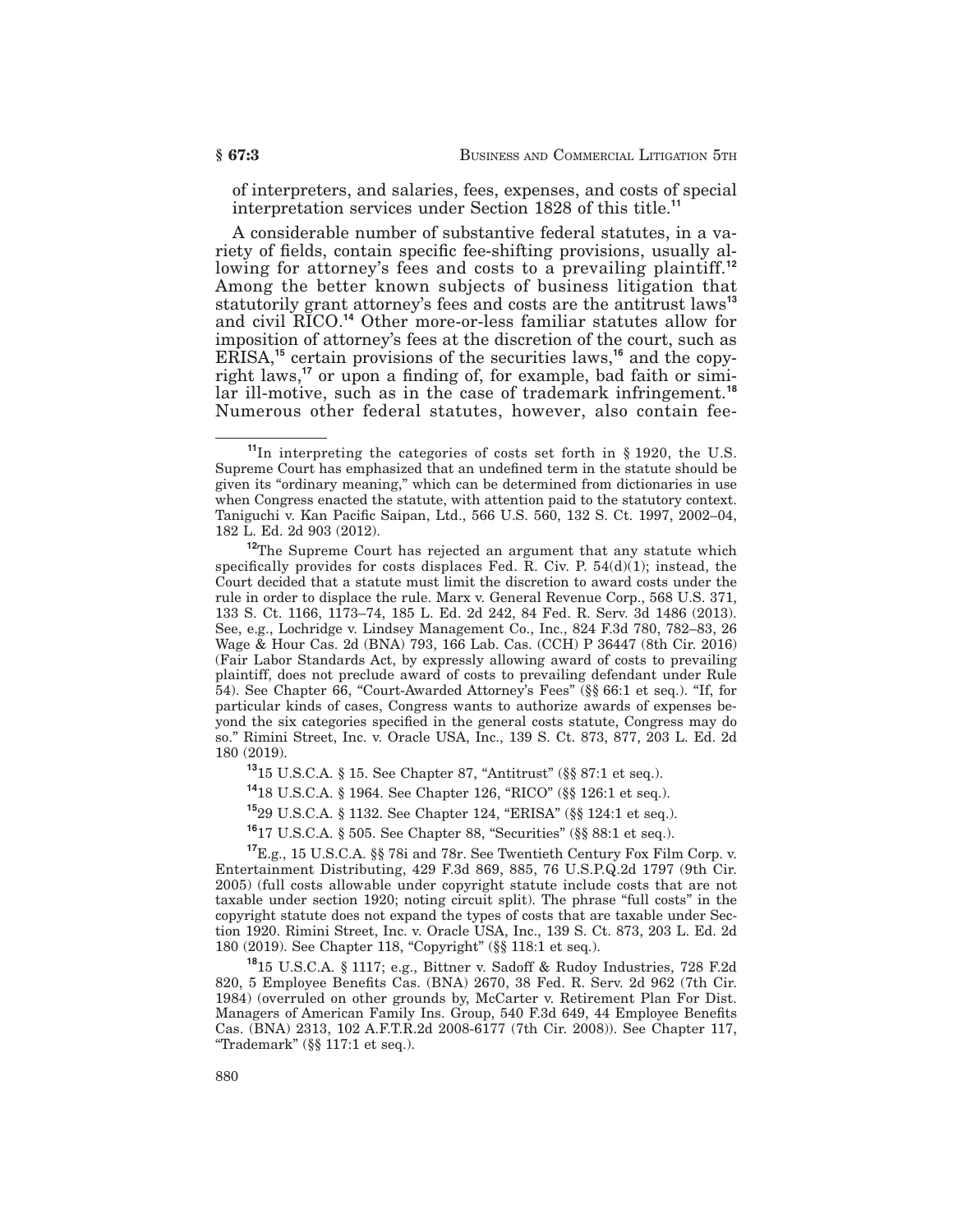shifting provisions and/or provide for the award of costs, including the prohibition against banks tying lending services to other services,**<sup>19</sup>** bad-faith debt collection practices,**<sup>20</sup>** patent infringement cases,**<sup>21</sup>** violations of the Truth in Lending Act,**<sup>22</sup>** and even suits for damages caused by international terrorism.**<sup>23</sup>**

Because of the general American rule against fee and cost shifting, a prevailing party should consider attempting to recover under a statute that itself provides for an award of fees as well as for costs that are not within the scope of Section 1920.**<sup>24</sup>** Fed. R. Civ. P. 54(d) is the procedural cost rule that applies generally to all civil lawsuits in federal court, except those against the United States, for which there must be a separate legal basis.**<sup>25</sup>** The Federal Rules of Bankruptcy Procedure do not incorporate

**<sup>21</sup>**35 U.S.C.A. § 285. See Chapter 116, "Patents" (§§ 116:1 et seq.).

**<sup>22</sup>**15 U.S.C.A. § 1640. See Chapter 113, "Consumer Protection" (§§ 113:1 et seq.).

**<sup>23</sup>**18 U.S.C.A. § 2333.

**<sup>24</sup>**Costs not recoverable under § 1920 might be recoverable under a substantive federal statute. Rimini Street, Inc. v. Oracle USA, Inc., 139 S. Ct. 873, 877, 203 L. Ed. 2d 180 (2019). See, e.g., Fruitt v. Astrue, 604 F.3d 1217, 1219, 153 Soc. Sec. Rep. Serv. 364, Unempl. Ins. Rep. (CCH) P 14635C, 76 Fed. R. Serv. 3d 1073 (10th Cir. 2010) (allowing costs against the United States, pursuant to 28 U.S.C.A. § 2412(a)(1)); Gordon v. Virtumundo, Inc., 2007 WL 2253296, at \*13 (W.D. Wash. 2007) (CAN-SPAM Act allows award of mediator fees, deposition travel expenses, electronic legal research fees and other costs not taxable under § 1920). Likewise, simply because another substantive statute addresses costs does not preclude recovery under Rule 54. See Quan v. Computer Sciences Corp., 623 F.3d 870, 888, 49 Employee Benefits Cas. (BNA) 2642, 77 Fed. R. Serv. 3d 885 (9th Cir. 2010) (abrogated on other grounds by, Fifth Third Bancorp v. Dudenhoeffer, 573 U.S. 409, 134 S. Ct. 2459, 189 L. Ed. 2d 457, 58 Employee Benefits Cas. (BNA) 1405 (2014)). Note, too, the possible application of state law in this regard; state unfair trade practice legislation, for example, often provides for recovery of attorney's fees and costs. See, e.g., La. Rev. Stat. Ann. § 51:1409.

**<sup>25</sup>**"[C]osts against the United States, its officers, and its agencies may be imposed only to the extent allowed by law." Fed. R. Civ. P.  $54(d)(1)$ ; see, e.g., U.S. v. D.K.G. Appaloosas, Inc., 829 F.2d 532, 539, 9 Fed. R. Serv. 3d 83 (5th Cir. 1987) (costs of court against United States governed by 28 U.S.C.A. § 2465 in civil forfeiture proceedings, not Rule 54); Goulding v. I.R.S., 1997 WL 47450, at \*3 (N.D. Ill. 1997).

**<sup>19</sup>**12 U.S.C.A. § 1975.

**<sup>20</sup>**15 U.S.C.A. § 1692(a). See, e.g., Marx v. General Revenue Corp., 568 U.S. 371, 133 S. Ct. 1166, 185 L. Ed. 2d 242, 84 Fed. R. Serv. 3d 1486 (2013) (costs provision in the Fair Debt Collection Practices Act does not displace a district court's discretion to award costs under Fed. R. Civ. P.  $54(d)(1)$ , so a district court may award costs to a prevailing defendant in an FDCPA case without having to find the requirements of a cost award under the FDCPA such as bad faith on the part of plaintiff). See also Peck v. IMC Credit Services, 960 F.3d 972, 975, 106 Fed. R. Serv. 3d 1773 (7th Cir. 2020) (the term "costs" in the FDCPA are "simply those awardable" under Rule 54(d), without a special definition in the FDCPA). See Chapter 112, "Collections" (§§ 112:1 et seq.).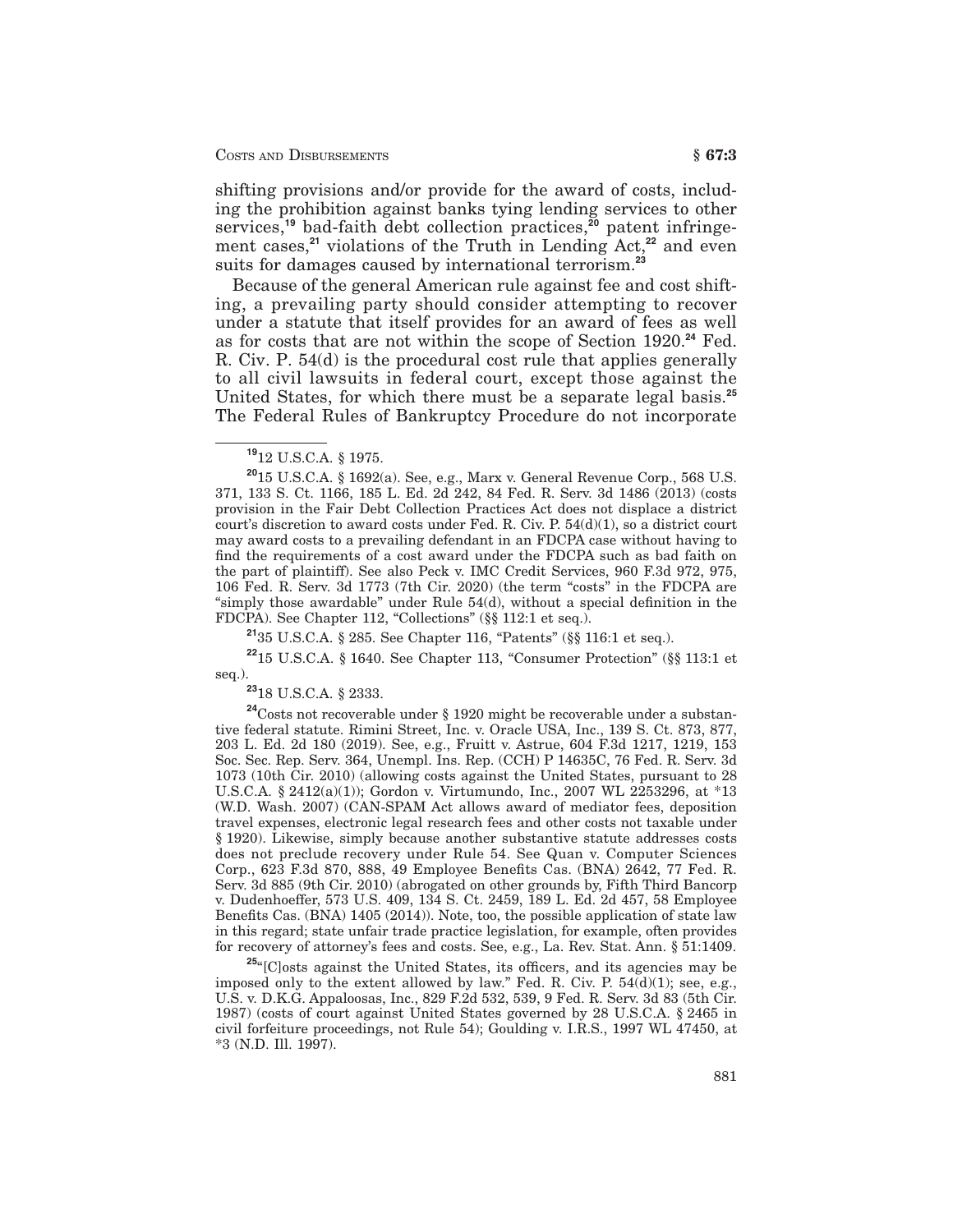Rule 54(d); instead, a separate provision in the bankruptcy rules makes cost-shifting discretionary, and other statutes allow for the costs defined in Section 1920 to be shifted in bankruptcy proceedings.**<sup>26</sup>** Other procedural statutes**<sup>27</sup>** and rules**<sup>28</sup>** provide for an award of costs under such circumstances as civil fines and forfeitures,**<sup>29</sup>** dismissal for want of jurisdiction,**<sup>30</sup>** remand,**<sup>31</sup>** and default judgments.**<sup>32</sup>** Some precedent provides that statutory provisions do not limit recovery of costs if a contract explicitly authorizes additional costs.**<sup>33</sup>**

Where a state statute provides for the award of costs beyond the taxable costs controlled by federal rules or statutes, and where no such federal rule or statute conflicts with a state policy of providing costs to plaintiffs to further the remedial purposes of the state law, the cost provisions of the state statute should be applied. Accordingly, precedent exists for federal courts allowing taxation of broader categories of costs than those allowed under Section 1920, Federal Rule 54 and other provisions of federal law.**<sup>34</sup>**

**<sup>28</sup>**Discussed in detail elsewhere are rules that allow a party to recover costs as a sanction against another party. See Chapter 68, "Sanctions" (§§ 68:1 et seq.).

**<sup>29</sup>**28 U.S.C.A. § 1918(a).

**<sup>30</sup>**28 U.S.C.A. § 1919; see Miles v. State of California, 320 F.3d 986, 988, 14 A.D. Cas. (BNA) 103, 54 Fed. R. Serv. 3d 1228 (9th Cir. 2003); Hygienics Direct Co. v. Medline Industries, Inc., 33 Fed. Appx. 621, 626 (3d Cir. 2002); Edward W. Gillen Co. v. Hartford Underwriters Ins. Co., 166 F.R.D. 25, 28 (E.D. Wis. 1996) (costs awardable in case dismissed for lack of subject-matter jurisdiction governed by  $\S$  1919, not Rule 54(d)).

**<sup>31</sup>**28 U.S.C.A. § 1447(c). See Chapter 17, "Removal to Federal Court" (§§ 17:1 et seq.).

**<sup>32</sup>**Fed. R. Civ. P. 55(b)(1) (courts shall award costs when rendering default judgments). See Chapter 64, "Judgments" (§§ 64:1 et seq.).

**<sup>33</sup>**Hobson v. Orthodontic Centers of America Inc., 220 Fed. Appx. 490 (9th Cir. 2007). See In re Ricoh Co., Ltd. Patent Litigation, 661 F.3d 1361, 1366–67, 100 U.S.P.Q.2d 1793 (Fed. Cir. 2011). See also discussion in § 67:13.

**<sup>34</sup>**Jablonski v. St. Paul Fire and Marine Ins. Co., 2010 WL 1417063, at \*10 (M.D. Fla. 2010); Scottsdale Ins. Co. v. Tolliver, 262 F.R.D. 606, 611 (N.D. Okla. 2009), aff'd on other grounds, 636 F.3d 1273 (10th Cir. 2011); Bristol Technology, Inc. v. Microsoft Corp., 127 F. Supp. 2d 64 (D. Conn. 2000) (citing Garcia v. Wal-Mart Stores, Inc., 209 F.3d 1170, 46 Fed. R. Serv. 3d 441 (10th Cir. 2000)). Cf. Zunde v. International Paper Co., 2000 WL 1763843 (M.D. Fla. 2000).

**<sup>26</sup>**In re Parikh, 508 B.R. 572, 598–99 (Bankr. E.D. N.Y. 2014) (denying a request for costs under Fed. R. Bankr. P. 7054(b), because the costs were "largely attributable to [the party's] own litigiousness").

**<sup>27</sup>**A plaintiff in a case based upon diversity jurisdiction may have costs taxed against it if it does not recover the jurisdictional minimum amount in controversy. 28 U.S.C.A. § 1332(b).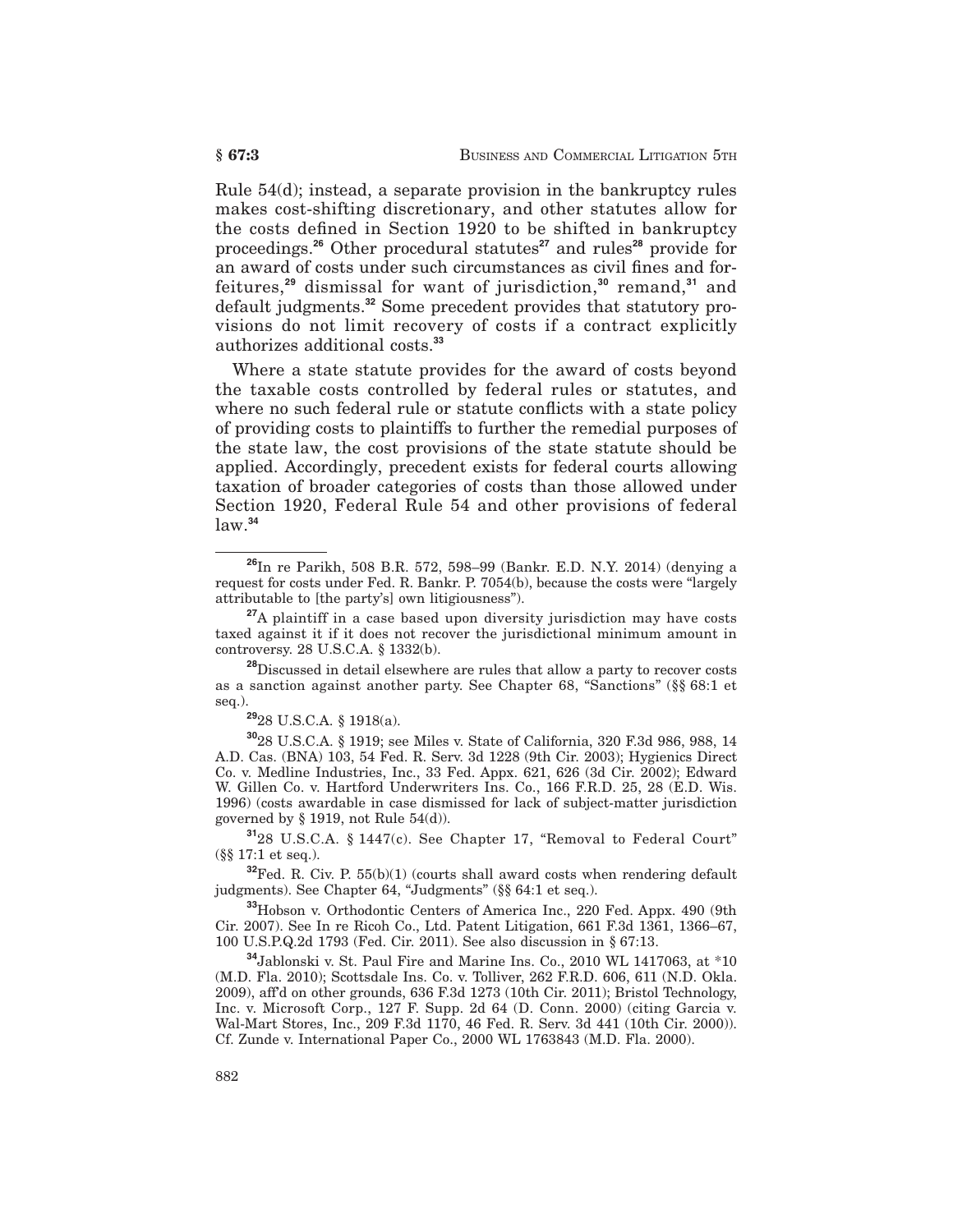## **§ 67:4 Prevailing party**

To prevail within the meaning of Fed. R. Civ. P. 54(d), a party must succeed on any significant issue in the litigation that achieves some of the benefits the party sought in bringing the suit.**<sup>1</sup>** Some courts, mainly in the Seventh Circuit, have defined prevailing party slightly differently, as that which prevails "as to the substantial part of the litigation."**<sup>2</sup>** Either way, a party is deemed to have prevailed when it obtains some relief in an action, even if it does not sustain all of its claims.**<sup>3</sup>** In patentinfringement cases, Federal Circuit authority determines which party was the prevailing party, and regional circuit law guides the district court's discretion to award costs.**<sup>4</sup>**

A party may be considered a prevailing party even though the case is disposed of prior to trial. A party whose motion for summary judgment is granted is considered a prevailing party,**<sup>5</sup>** as is

#### **[Section 67:4]**

**2** See, e.g., Slane v. Mariah Boats, Inc., 164 F.3d 1065, 1068, 14 I.E.R. Cas. (BNA) 1291 (7th Cir. 1999); First Commodity Traders, Inc. v. Heinold Commodities, Inc., 766 F.2d 1007, 1015 (7th Cir. 1985); Mary M. v. North Lawrence Community School Corp., 951 F. Supp. 820, 828, 116 Ed. Law Rep. 150 (S.D. Ind. 1997), rev'd on other grounds, 131 F.3d 1220, 122 Ed. Law Rep. 980 (7th Cir. 1997); see also Jones v. Diamond, 594 F.2d 997, 1028 (5th Cir. 1979), on reh'g, 636 F.2d 1364 (5th Cir. 1981) (overruled by, International Woodworkers of America, AFL-CIO and its Local No. 5-376 v. Champion Intern. Corp., 790 F.2d 1174, 43 Fair Empl. Prac. Cas. (BNA) 385, 40 Empl. Prac. Dec. (CCH) P 36148, 4 Fed. R. Serv. 3d 721 (5th Cir. 1986)).

**3** Slane v. Mariah Boats, Inc., 164 F.3d 1065, 1068, 14 I.E.R. Cas. (BNA) 1291 (7th Cir. 1999); First Commodity Traders, Inc. v. Heinold Commodities, Inc., 766 F.2d 1007, 1015 (7th Cir. 1985); Burk v. Unified School Dist. No. 329, Wabaunsee County, Kan., 116 F.R.D. 16, 17, 40 Ed. Law Rep. 796 (D. Kan. 1987). See Howell v. Town of Ball, 2018 WL 580055, at 10 (W.D. La. 2018) (prevailing party's costs will not be denied or reduced based upon claims, parties or appeals that were dismissed). See also Chapter 66, "Court-Awarded Attorney's Fees" (§§ 66:1 et seq.) concerning the success factors.

**4** Oracle America, Inc. v. Google Inc., 2012 WL 3822129, at \*1 (N.D. Cal. 2012). See Chapter 116, "Patents" (§§ 116:1 et seq.).

**5** See San Diego Police Officers' Ass'n v. San Diego City Employees' Retire-

**<sup>1</sup>** Buckhannon Bd. and Care Home, Inc. v. West Virginia Dept. of Health and Human Resources, 532 U.S. 598, 600, 121 S. Ct. 1835, 149 L. Ed. 2d 855, 11 A.D. Cas. (BNA) 1300 (2001) (a party that fails "to secure a judgment on the merits or a court-ordered consent decree" is not a prevailing party); Perez v. Miami-Dade County, 186 Fed. Appx. 936, 937 (11th Cir. 2006); Loggerhead Turtle v. County Council of Volusia County, Fla., 307 F.3d 1318, 1323 n.4, 55 Env't. Rep. Cas. (BNA) 1161, 33 Envtl. L. Rep. 20057 (11th Cir. 2002); Schultz v. U.S., 918 F.2d 164, 165, Unempl. Ins. Rep. (CCH) P 15846A, 90-2 U.S. Tax Cas. (CCH) P 50563, 66 A.F.T.R.2d 90-5730 (Fed. Cir. 1990); Marlen C. Robb & Son Boatyard & Marina, Inc. v. Vessel Bristol, 893 F. Supp. 526, 545 (E.D. N.C. 1994).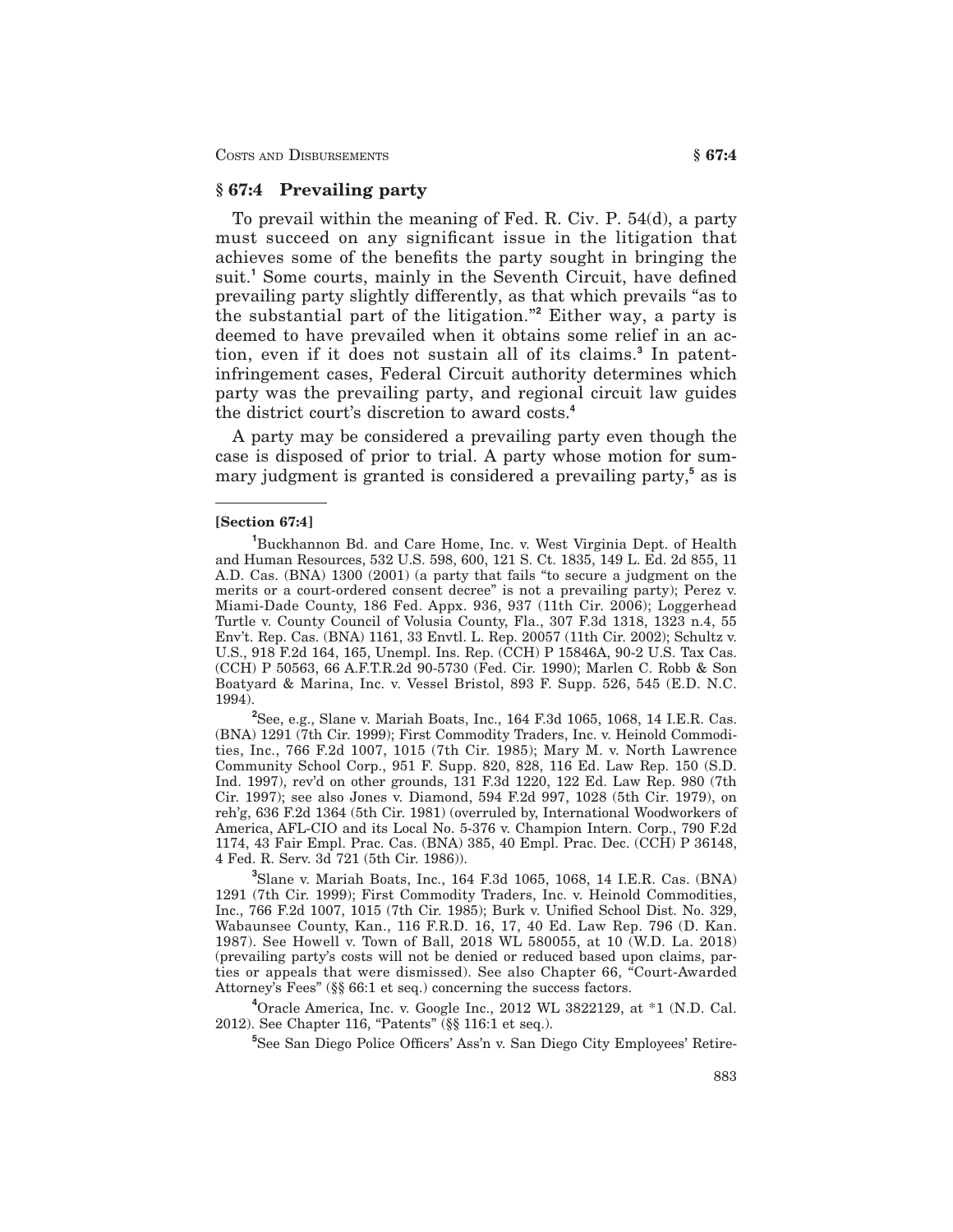a defendant in a suit dismissed for failure to state a claim.**<sup>6</sup>** A defendant is the prevailing party against unnamed plaintiffs whose claims are dismissed without prejudice when a class is decertified.**<sup>7</sup>** A defendant is also the prevailing party when the plaintiff's case is dismissed for lack of prosecution.**<sup>8</sup>** Furthermore, a plaintiff may recover costs as the prevailing party where the case becomes moot prior to a judgment on the merits because the defendant ceases the activity that inspired the plaintiff's lawsuit.**<sup>9</sup>** A party may be deemed the prevailing party when it successfully rebuffs its opponent's claims in an administrative proceeding, resulting in dismissal of suit for mootness.**<sup>10</sup>**

A defendant that is voluntarily dismissed from a lawsuit by the plaintiff will generally be considered a prevailing party entitled to recover costs under Fed. R. Civ. P. 54(d).**<sup>11</sup>** This is so whether

**6** Leach v. U.S., 2002 WL 32122098, at \*6 (Ct. Fed. Cl. 2002), aff'd, 70 Fed. Appx. 566 (Fed. Cir. 2003); Burda v. M. Ecker Co., 954 F.2d 434, 440 n.9, 92-1 U.S. Tax Cas. (CCH) P 50071, 21 Fed. R. Serv. 3d 879 (7th Cir. 1992).

**7** Camesi v. University of Pittsburgh Medical Center, 753 Fed. Appx. 135, 140–41, 2019 Wage & Hour Cas. 2d (BNA) 13272 (3d Cir. 2018).

**8** In re Olympia Brewing Co. Securities Litigation, 613 F. Supp. 1286, 1302 (N.D. Ill. 1985).

**9** Grumman Corp. v. LTV Corp., 533 F. Supp. 1385, 1390–1391, 1982-1 Trade Cas. (CCH) ¶ 64620 (E.D. N.Y. 1982) (plaintiff corporation was deemed to be the prevailing party where it obtained on antitrust grounds an injunction against defendant corporation, which was attempting to acquire control of plaintiff in a tender offer, and defendant subsequently abandoned the tender offer).

**<sup>10</sup>**B.E. Technology, L.L.C. v. Facebook, Inc., 940 F.3d 675 (Fed. Cir. 2019), cert. denied, 141 S. Ct. 618, 208 L. Ed. 2d 227 (2020).

**<sup>11</sup>**See, e.g., RFR Industries, Inc. v. Century Steps, Inc., 477 F.3d 1348, 1353, 81 U.S.P.Q.2d 1915, 67 Fed. R. Serv. 3d 616 (Fed. Cir. 2007); Power Mosfet Technologies, L.L.C. v. Siemens AG, 378 F.3d 1396, 1416, 72 U.S.P.Q.2d 1129 (Fed. Cir. 2004); AeroTech, Inc. v. Estes, 110 F.3d 1523, 1526–1527, 1997-1 Trade Cas. (CCH) ¶ 71771, 37 Fed. R. Serv. 3d 867 (10th Cir. 1997); Zenith Ins. Co. v. Breslaw, 108 F.3d 205, 207, 62 Cal. Comp. Cas. (MB) 327, R.I.C.O. Bus. Disp. Guide (CCH) P 9217, 37 Fed. R. Serv. 3d 173 (9th Cir. 1997) (abrogated on other grounds by, Association of Mexican-American Educators v. State of California, 231 F.3d 572, 148 Ed. Law Rep. 639, 84 Fair Empl. Prac. Cas. (BNA) 474, 79 Empl. Prac. Dec. (CCH) P 40298 (9th Cir. 2000)); In re Papst Licensing

ment System, 568 F.3d 725, 742, 46 Employee Benefits Cas. (BNA) 2813 (9th Cir. 2009); In re Derailment Cases, 417 F.3d 840, 844, 62 Fed. R. Serv. 3d 578 (8th Cir. 2005); U.S. Search, LLC v. U.S. Search.com Inc., 300 F.3d 517, 522, 63 U.S.P.Q.2d 2013 (4th Cir. 2002); Head v. Medford, 62 F.3d 351, 354–355 (11th Cir. 1995) (costs awarded where summary judgment rendered as to part of plaintiff's claims and court declined to exercise supplemental jurisdiction over remaining claims); Sanders v. Baucum, 929 F. Supp. 1028, 1045 (N.D. Tex. 1996) (costs recoverable from plaintiff against whom defendant prevailed on summary judgment); Peterson v. Crown Financial Corp., 498 F. Supp. 1177, 1180–1181 (E.D. Pa. 1980) (same).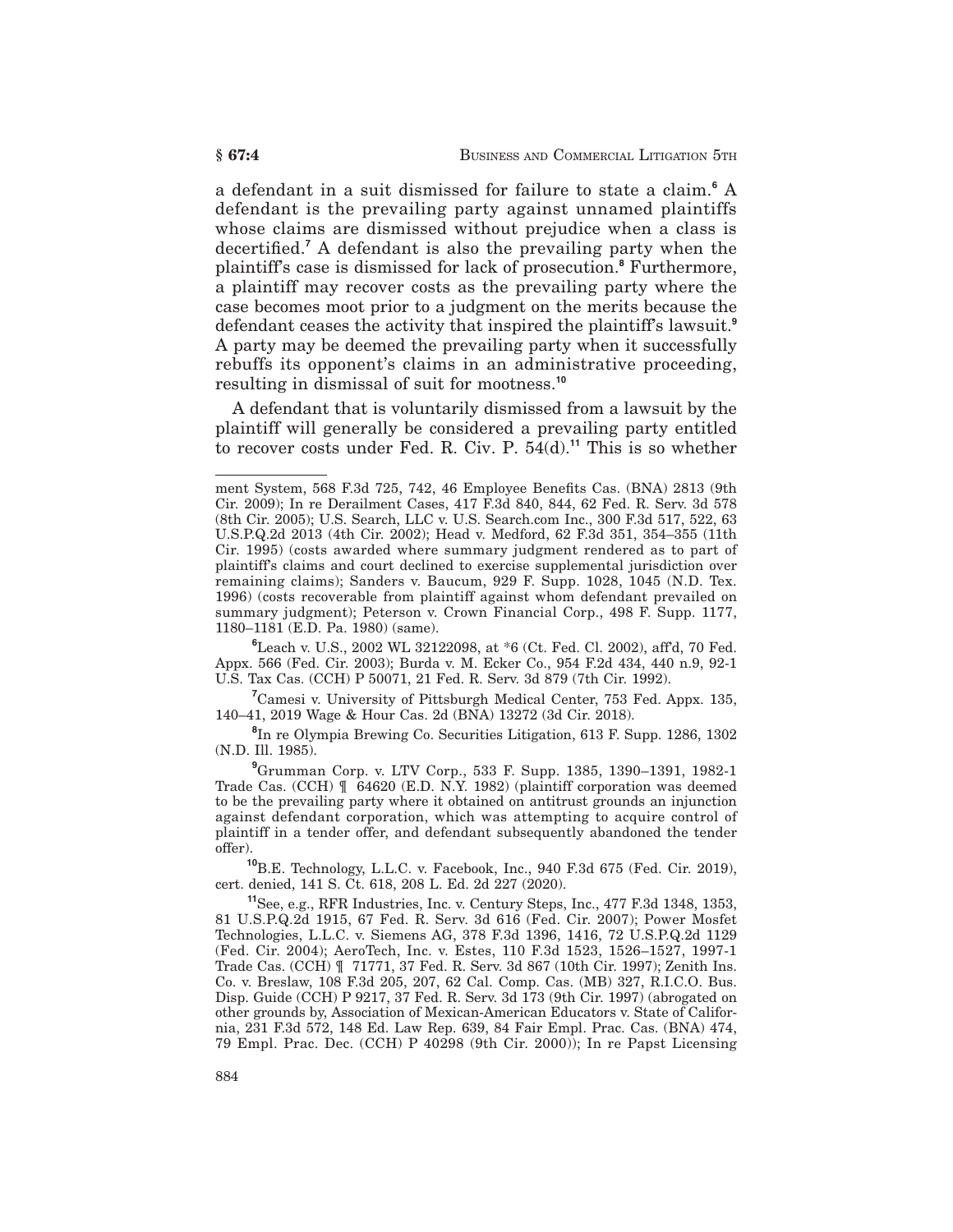that defendant is dismissed with**<sup>12</sup>** or without**<sup>13</sup>** prejudice.

A good practice when seeking voluntary dismissal under Fed. R. Civ. P. 41 is to pay careful attention to the use of a stipulation or motion governing the manner in which costs should be taxed between or among the parties. One case has held that although the defendant would not otherwise have been entitled to recover costs, the district court order awarding costs should not be overturned, because the parties' stipulation of dismissal included a provision allowing the defendant to move the court to recover costs.**<sup>14</sup>**

At trial, a plaintiff who receives damages in any amount,**<sup>15</sup>** even nominal,**<sup>16</sup>** is still treated as the prevailing party and is

**<sup>13</sup>**See RFR Industries, Inc. v. Century Steps, Inc., 477 F.3d 1348, 1353, 81 U.S.P.Q.2d 1915, 67 Fed. R. Serv. 3d 616 (Fed. Cir. 2007) (the plaintiff's involuntary dismissal without prejudice did not bestow prevailing party status upon the defendant); RFAR Group, LLC v. Epiar, Inc., 2013 WL 1743880, at \*4 (N.D. Tex. 2013), report and recommendation adopted, 2013 WL 1748619 (N.D. Tex. 2013) (dismissal without prejudice on the basis of lack of personal jurisdiction does not give defendants the status of prevailing party); In re Papst Licensing GMBH & Co. KG Litigation, 631 F. Supp. 2d 42, 47 (D.D.C. 2009); Norris v. Turner, 637 F. Supp. 1116, 1124 (N.D. Ala. 1986). But see U.S. Nineteen, Inc. v. Orange County, Florida, 1999 WL 1336066, at \*2 (M.D. Fla. 1999) (voluntarily dismissed defendant is not a "prevailing party" for purposes of Rule 54(d)).

**<sup>14</sup>**See Nemeroff v. Abelson, 620 F.2d 339, 350, 6 Media L. Rep. (BNA) 1075, Fed. Sec. L. Rep. (CCH) P 97317, 29 Fed. R. Serv. 2d 243 (2d Cir. 1980).

**<sup>15</sup>**American Ins. Co. v. El Paso Pipe and Supply Co., 978 F.2d 1185, 1192 (10th Cir. 1992); Ganey v. Edwards, 759 F.2d 337, 339 (4th Cir. 1985); Rice v. Sunrise Express, Inc., 237 F. Supp. 2d 962, 978–980, 197 A.L.R. Fed. 631 (N.D. Ind. 2002); see also Liedberg v. Goodyear Tire and Rubber Co., 102 F.R.D. 249, 250 (N.D. Ga. 1984) (plaintiff deemed prevailing party where parties settled after defendant was found liable but prior to determination of damages).

**<sup>16</sup>**Lipscher v. LRP Publications, Inc., 266 F.3d 1305, 1321, 60 U.S.P.Q.2d 1468, 2001-2 Trade Cas. (CCH) ¶ 73477, 51 Fed. R. Serv. 3d 172 (11th Cir.

GMBH & Co. KG Litigation, 631 F. Supp. 2d 42, 47 (D.D.C. 2009). However, where litigation in another forum is ongoing between the plaintiff and the voluntarily dismissed defendant, the district court may award in the dismissed suit only those costs that were "wasted" effort spent in defending that suit and the results of which cannot be used in the ongoing litigation. The other costs may be sought in the ongoing litigation. Ortega v. Banco Central del Ecuador, 205 F.R.D. 648 (S.D. Fla. 2002), aff'd, 48 Fed. Appx. 739 (11th Cir. 2002).

**<sup>12</sup>**Power Mosfet Technologies, L.L.C. v. Siemens AG, 378 F.3d 1396, 1416, 72 U.S.P.Q.2d 1129 (Fed. Cir. 2004); AeroTech, Inc. v. Estes, 110 F.3d 1523, 1526–1527, 1997-1 Trade Cas. (CCH) ¶ 71771, 37 Fed. R. Serv. 3d 867 (10th Cir. 1997); Zenith Ins. Co. v. Breslaw, 108 F.3d 205, 207, 62 Cal. Comp. Cas. (MB) 327, R.I.C.O. Bus. Disp. Guide (CCH) P 9217, 37 Fed. R. Serv. 3d 173 (9th Cir. 1997) (abrogated on other grounds by, Association of Mexican-American Educators v. State of California, 231 F.3d 572, 148 Ed. Law Rep. 639, 84 Fair Empl. Prac. Cas. (BNA) 474, 79 Empl. Prac. Dec. (CCH) P 40298 (9th Cir. 2000)). But see Wendy's Intern., Inc. v. Nu-Cape Const., Inc., 164 F.R.D. 694, 698 (M.D. Fla. 1996) (voluntarily dismissed defendant not prevailing party).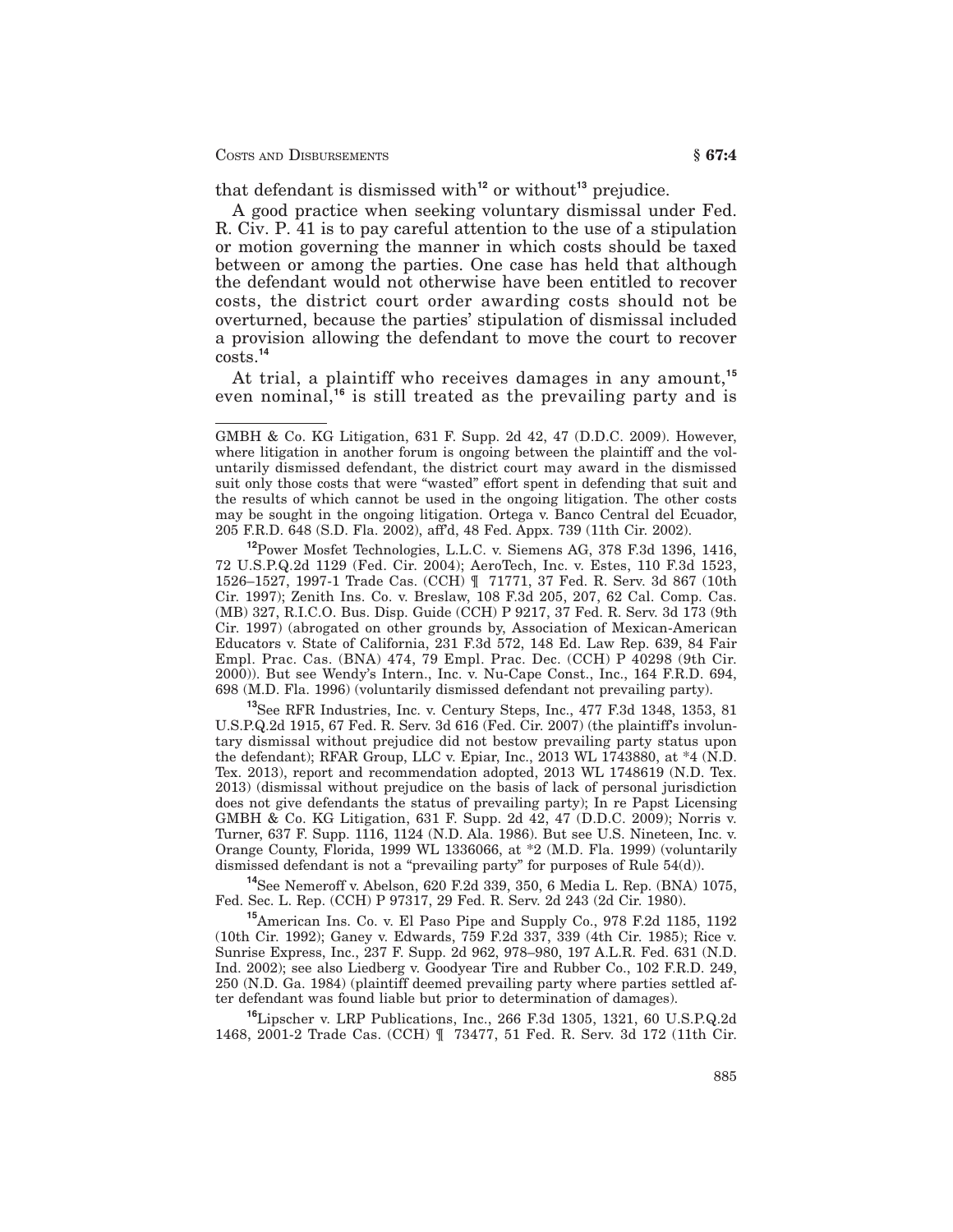entitled to recover costs.**<sup>17</sup>** Moreover, a plaintiff that is awarded none of the damages it sought, but obtains a declaration in its favor,**<sup>18</sup>** can still be considered a prevailing party.**<sup>19</sup>** When a directed verdict or judgment notwithstanding verdict is rendered against a plaintiff,**<sup>20</sup>** the defendant is deemed the prevailing party and is entitled to recover costs.**<sup>21</sup>** Further, when a motion for judgment as a matter of law to vacate a jury verdict in favor of plaintiff is granted, the defendant is deemed the prevailing party and may recover costs, notwithstanding a jury verdict in favor of plaintiff on defendant's counterclaim.**<sup>22</sup>** A defendant can be deemed the prevailing party and so be awarded costs where it did not win on its counterclaim but successfully defended against a larger claim.**<sup>23</sup>**

If both parties prevail on some claims or defenses, it is within the sound discretion of the district court whether to award the plaintiff costs.**<sup>24</sup>** That discretion may be exercised in a variety of ways, given the many possibilities whereby a party may obtain

**<sup>17</sup>**Cf. cases cited in § 67:27.

**<sup>18</sup>**See generally Chapter 39, "Declaratory Judgments" (§§ 39:1 et seq.).

**<sup>19</sup>**Nature's Footprint, Inc. v. Provident Co Trust, 96 U.S.P.Q.2d 1926, 2010 WL 1903183, at \*1 (W.D. Wash. 2010); Manildra Mill. Corp. v. Ogilvie Mills, Inc., 878 F. Supp. 1417, 1424–1425 (D. Kan. 1995), decision aff'd, 76 F.3d 1178, 37 U.S.P.Q.2d 1707, 34 Fed. R. Serv. 3d 321 (Fed. Cir. 1996).

**<sup>20</sup>**See generally Chapter 63, "Trial and Post-Trial Motions" (§§ 63:1 et seq.).

**<sup>21</sup>**Eugene v. 3Don & Partner Estate Group, LLC, 2009 WL 996016, at \*17 (S.D. Fla. 2009); Tyler v. O'Neill, 2003 WL 22890086, at \*2 (E.D. Pa. 2003), aff'd, 112 Fed. Appx. 158 (3d Cir. 2004); Lapierre v. Executive Industries, Inc., 117 F.R.D. 328, 329 (D. Conn. 1987) (directed verdict); Rose Hall, Ltd. v. Chase Manhattan Overseas Banking Corp., 576 F. Supp. 107, 176 (D. Del. 1983), judgment aff'd, 740 F.2d 956 (3d Cir. 1984) and judgment aff'd, 740 F.2d 957 (3d Cir. 1984) and judgment aff'd, 740 F.2d 958 (3d Cir. 1984) and judgment aff'd, 740 F.2d 958 (3d Cir. 1984) (judgment notwithstanding verdict).

**<sup>22</sup>**Tyler v. O'Neill, 2003 WL 22890086 (E.D. Pa. 2003), aff'd, 112 Fed. Appx. 158 (3d Cir. 2004).

**<sup>23</sup>**Haynes Trane Service Agency, Inc. v. American Standard, Inc., 573 F.3d 947, 967 (10th Cir. 2009).

**<sup>24</sup>**Wheatley v. Moe's Southwest Grill, LLC, 580 F. Supp. 2d 1319, 1321 (N.D. Ga. 2008), subsequent determination, 580 F. Supp. 2d 1324 (N.D. Ga. 2008); Gulf South Mach., Inc. v. American Standard, Inc., 1999 WL 199085, at \*3 (E.D. La. 1999) (noting that at least two circuits already have held that a district court may order each party to bear its own costs when each has prevailed on one or more of its claims). See Republic Tobacco Co. v. North Atlantic Trading Co., Inc., 481 F.3d 442, 446–47, 67 Fed. R. Serv. 3d 776 (7th Cir. 2007) (defendant is not a prevailing party entitled to costs where its success in the district court is only a reduction in plaintiff's damages award); Thomas v. Clayton County,

<sup>2001);</sup> Three-Seventy Leasing Corp. v. Ampex Corp., 528 F.2d 993, 998, 19 U.C.C. Rep. Serv. 132 (5th Cir. 1976); Burk v. Unified School Dist. No. 329, Wabaunsee County, Kan., 116 F.R.D. 16, 17, 40 Ed. Law Rep. 796 (D. Kan. 1987).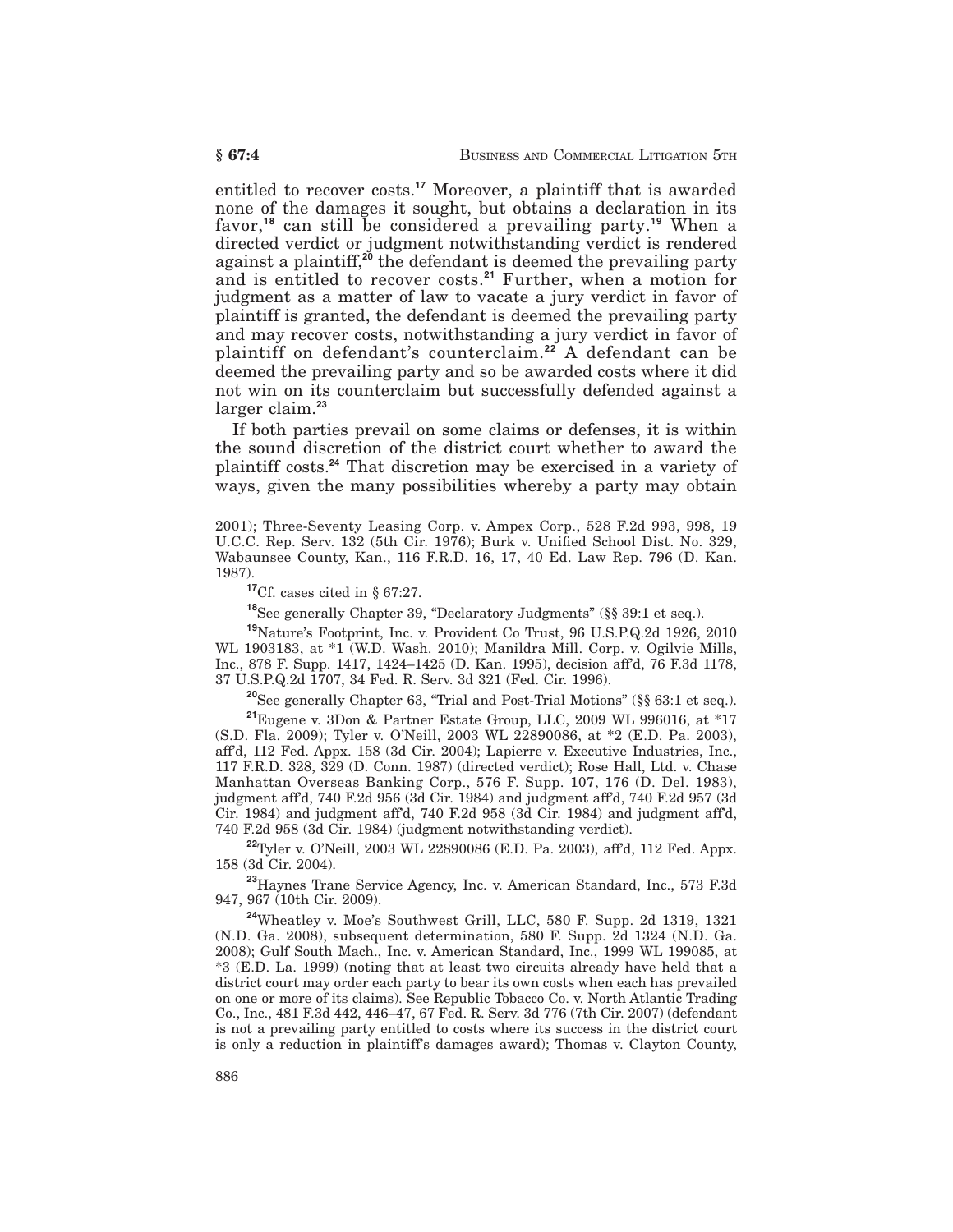less than all the relief sought in its complaint. Several examples of how courts have fashioned cost awards where the plaintiff was less than completely successful are: a plaintiff who recovered less than defendants offered in an offer of judgment under Fed. R. Civ. P. 68 was nevertheless awarded those costs that were incurred between the time he brought his suit until the time the offer was made;**<sup>25</sup>** a plaintiff was entitled to costs where it prevailed on two of its four claims and won a jury verdict for more than \$13 million;<sup>26</sup> a plaintiff found to be 45% at fault under a comparative negligence statute was still deemed a prevailing party entitled to costs, in part because the plaintiff prevailed on her claim, notwithstanding that her damages were reduced in proportion to the percentage of fault she was assessed by the jury;**<sup>27</sup>** a plaintiff was awarded costs as to all of its claims, even those on which it did not prevail, whereas attorney's fees were apportioned only as to successful claims;**<sup>28</sup>** a plaintiff was considered a prevailing party and awarded costs incurred in prosecuting both of his claims, even though he prevailed on just one and was awarded actual and punitive damages, whereas the other party received no damages.**<sup>29</sup>**

Parties other than the traditional plaintiff and defendant may

**<sup>25</sup>**Zackaroff v. Koch Transfer Co., 862 F.2d 1263, 1266, 12 Fed. R. Serv. 3d 872 (6th Cir. 1988). See § 67:6 for discussion of offers of judgment pursuant to Fed. R. Civ. P. 68.

**<sup>26</sup>**Clark v. Milam, 891 F. Supp. 268, 272 (S.D. W. Va. 1995), judgment aff'd, 139 F.3d 888 (4th Cir. 1998).

**<sup>27</sup>**Weseloh-Hurtig v. Hepker, 152 F.R.D. 198, 200–201, 28 Fed. R. Serv. 3d 672 (D. Kan. 1993) ("Costs are generally awarded to the prevailing party even if he is not awarded his entire claim.").

**<sup>28</sup>**Thurner Heat Treating Corp. v. Mayfair Ford, Inc., 656 F. Supp. 1178, 1182 (E.D. Wis. 1987), judgment aff'd, 843 F.2d 500 (7th Cir. 1988).

**<sup>29</sup>**Seber v. Daniels Transfer Co., 618 F. Supp. 1311, 1316, 120 L.R.R.M.

Ga., 94 F. Supp. 2d 1330, 144 Ed. Law Rep. 173, 47 Fed. R. Serv. 3d 149 (N.D. Ga. 2000) (each party was ordered to bear its own costs where the plaintiffs proved defendants' conduct was improper, but the defendants had viable defenses; the plaintiffs' success in proving defendants' conduct was unconstitutional should deter such conduct in the future); Great Lakes Dredge & Dock Co. v. Commercial Union Assur. Co., 2000 WL 1898533 (N.D. Ill. 2000) (recovery of costs is not necessarily precluded by the fact that a party won less than 10% of its initial demand). See also Landau & Cleary, Ltd. v. Hribar Trucking, Inc., 807 F.2d 91, 94 (7th Cir. 1986); Johnson v. Nordstrom-Larpenteur Agency, Inc., 623 F.2d 1279, 1282, 23 Fair Empl. Prac. Cas. (BNA) 284, 24 Wage & Hour Cas. (BNA) 845, 23 Empl. Prac. Dec. (CCH) P 31000, 89 Lab. Cas. (CCH) P 33920  $(8th$  Cir. 1980). Where defendant won on appeal a reduction of 90% in its punitive damage liability, but still was liable for punitive damages of more than \$500 million, "neither side is the clear winner," and each party bore its own costs for the appeal. Exxon Valdez v. Exxon Mobil, 568 F.3d 1077, 1081, 68 Env't. Rep. Cas. (BNA) 2155, 2009 A.M.C. 1592 (9th Cir. 2009). See also § 67:28 for discussion of apportionment of costs among the parties.